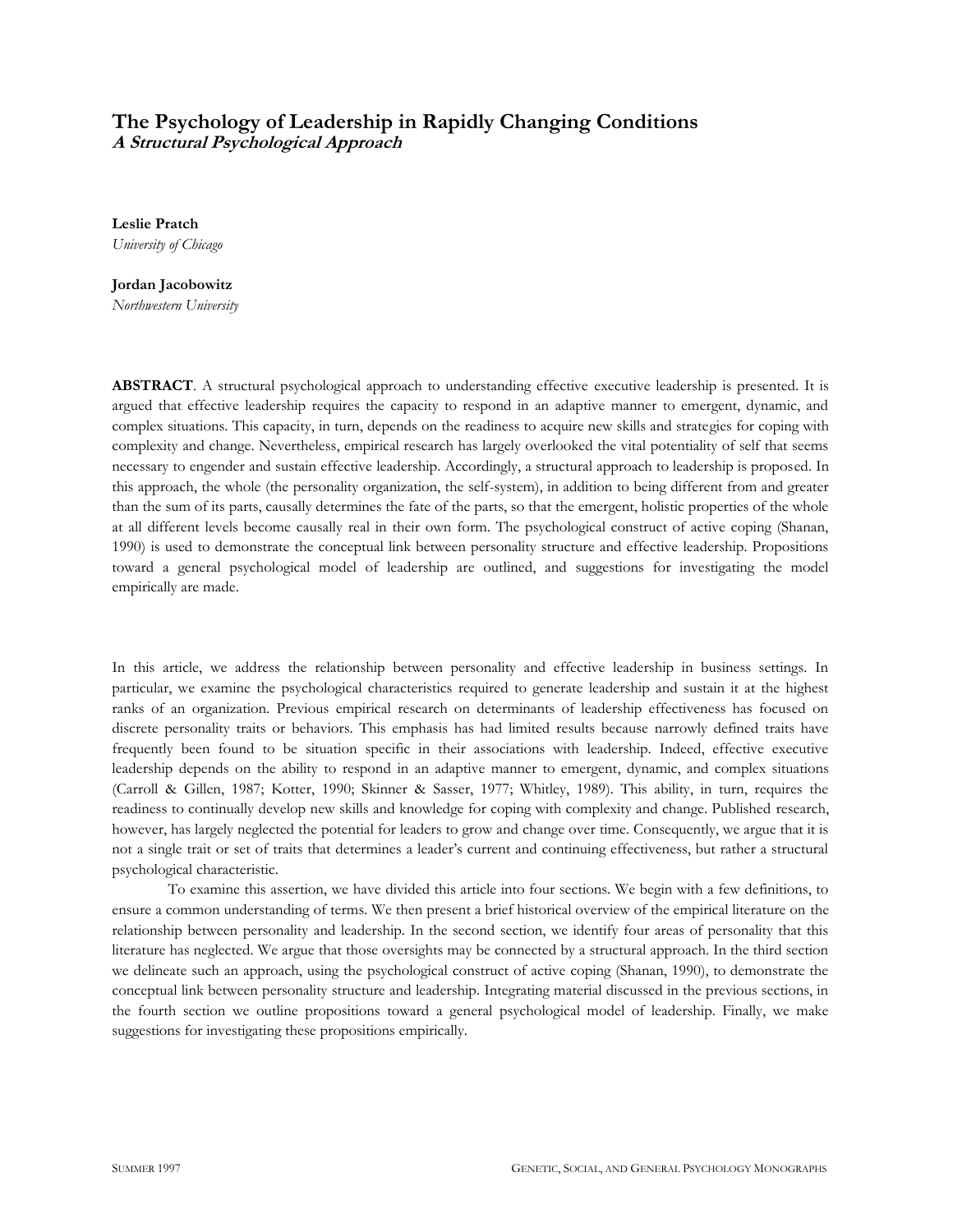# **PERSONALITY AND LEADERSHIP: DEFINITIONS AND HISTORICAL OVERVIEW**

#### **Personality Defined**

The term *personality* has two different meanings, and it is important to keep them separate. On the one hand, it refers to an individual's social reputation and to the manner in which he or she is perceived by others. This is personality from the observer's perspective, and it concerns the amount of esteem, regard, or status that the person has within his or her reference groups. Personality in this sense is public, relatively objective, and clearly linked to judgments of leadership. From this perspective, leadership judgments concern interpersonal performances, and these judgments are what is meant by personality from the observer's perspective. Furthermore, because reputations represent a person's past behavior and because many psychologists believe that past performance is the best predictor of future performance, perceptions of an individual's leadership may be useful in predicting trends in leadership. On the other hand, personality may refer to intrapersonal structures, dynamics, processes, and propensities that explain why a person behaves in a certain way.

Thus, there are at least two levels of meanings of personality. The first refers to a person's social reputation: It is public and verifiable. The second refers to the person's inner nature: It is private and inferable. Epistemologically, the status of these two meanings is quite different. The effectiveness of a leader depends on how he or she is perceived by others; that is, the reputation he or she achieves. This is the empirical phenomenon that we want to explain or predict. A theory of inner processes, their functions and interrelations, is needed to explain or predict that reputation or effectiveness.

Corresponding to these two meanings of personality are two senses of the word *trait.* On the one hand, trait refers to recurring regularities or trends in a person's behavior; to say that a person is masterful means that he or she tends to exert control over, influence, or direct other people or things in his or her environment. In this sense, the word trait is theoretically neutral and purely descriptive. It tells us what we may expect a person to do, but not why he or she would do it.

The term trait has also been used to denote psychological features that exist inside a person and that explain the recurring tendencies in that person's behavior. This second use of the term describes what we may expect a person to do and explains why we should expect the person to behave that way. In this article, the word trait is used to denote stylistic consistencies in an individual's social behavior; the causes or explanations for this consistency have yet to be illuminated by research and theory. The word trait will not be used in this article to denote structures or systems inside individuals.

# **Leadership Defined**

The term *leadership* is usually used to refer to the process of influencing small-group activities toward setting goals and attaining them. Within this context, the leader functions to direct the activities of subordinates and motivate them to carry out their duties efficiently. The rules, regulations, and systems of the larger organization guide the leader in performing these functions. At times, the group may be confronted with tasks for which no clearly defined goals or procedures exist. The leader and the subordinates must then define the group's goals and develop procedures for attaining these objectives. Thus, the leader performs the crucial synthetic function of information processing, as well as those functions that direct, control, and energize group activities.

# **Historical Overview**

Empirical approaches to leadership can be divided into three historical periods: the trait period, from the beginning of the 26th century to World War II; the behavioral period, from the onset of World War II to the 1960s; and the contingency period, from the late 1960s to the present.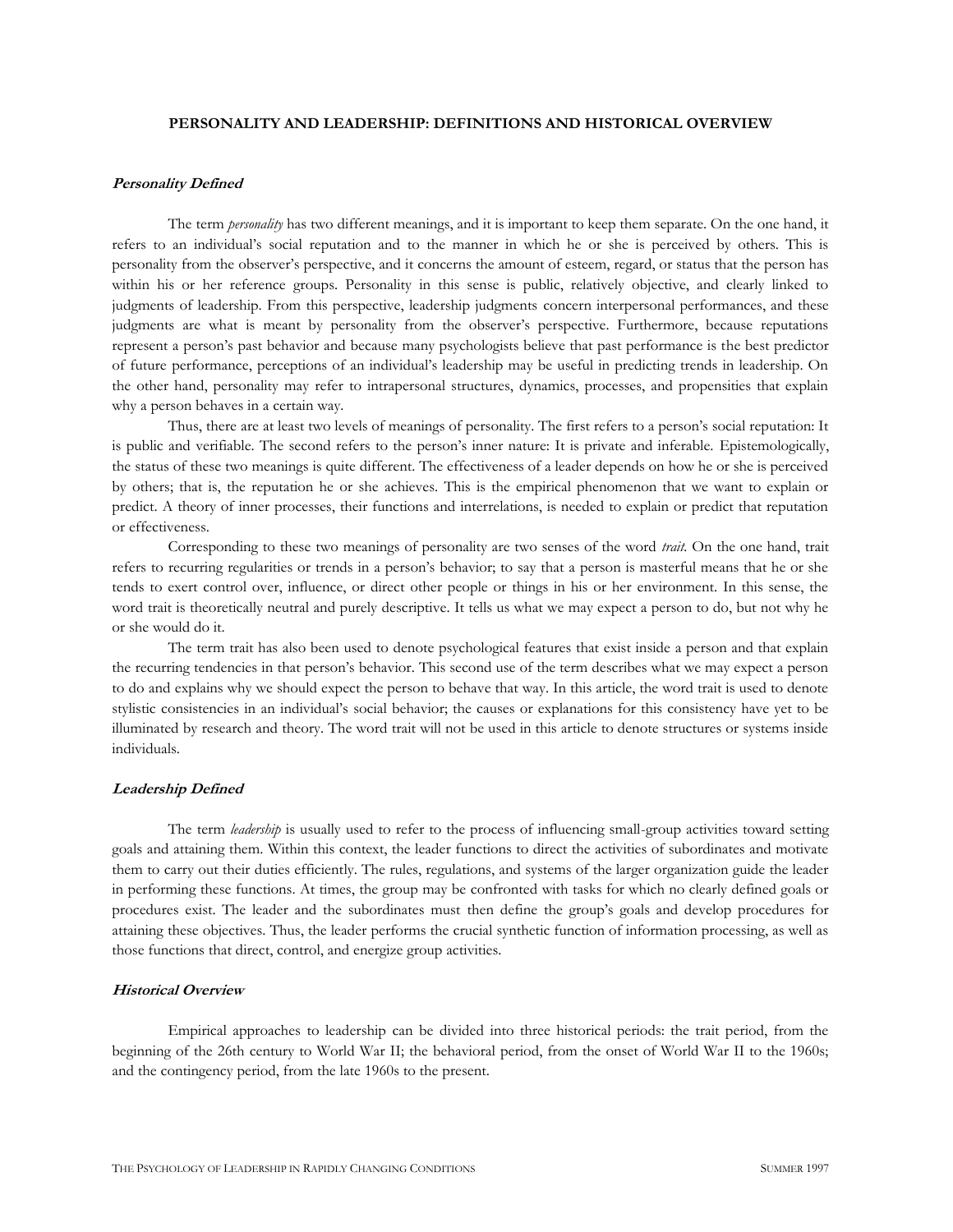*The trait approach.* The earliest work in this area grew out of the late Victorian fascination with the "Great Man." Individuals who became leaders were understood to be different, somehow, from those who remained followers. The goal of research was to identify what unique features made an individual a leader. With the rise in the early part of the 20th century of the psychological assessment movement, personality measures were used to screen large populations for these traits. In more than 120 studies conducted over 40 years, leaders and their followers were compared on various measures of psychological traits believed to be associated with successful leadership. The measures ranged from dominance, ascendancy, and extraversion, to physical appearance and intelligence. Reviews of the trait studies identified no consistent or reliable pattern (Bird, 1940; Jenkins, 1947; Stogdill, 1948).

*Behavioral approach.* The perceived failure of the trait approach and the growing emphasis on behaviorism in psychology led researchers to direct their attention to the behavior of leaders. A classic study was done in the late 1930s by Kurt Lewin and his associates (Lewin, Lippitt, & White, 1939). These researchers identified three styles, or behavioral patterns, of leadership: democratic, autocratic, and laissez-faire. The autocratic style was characterized by the leader's tight control of the group's activities and its decisions. The democratic style emphasized group participation and majority rule. The laissez-faire style involved very low levels of activity of any kind by the leader. Working in a controlled laboratory setting, the researchers trained their graduate students in the behaviors associated with each style of leadership in order to examine the different effects of each style on small group productivity and morale. The democratic style was found to have slightly more beneficial effects than the other two styles.

Lewin's research is important not so much for its findings as for its conception of leadership as a behavioral style. The distinction between autocratic styles and democratic-participative styles has influenced the focus of much subsequent research. A leader may either take responsibility for making decisions and directing group members or share, in varying degrees, decision making and coordinating functions with them. What behaviors constitute the most effective leadership style has been a major topic of inquiry, whether the research was conducted in an organization, a laboratory, or an assessment center.

In the 1950s, behavioral approaches came to the forefront as research moved away from questions of traits and preconceived styles to what leaders actually do. Rating scales, interviews, and observations were used to identify the specific behavior of leaders. Several researchers independently verified the existence of two clusters, or factors, of leader behavior. One factor related to interpersonal warmth, the use of participative, two-way communication, and concern for followers' feelings. The other emphasized task-related feedback, directiveness, and goal facilitation. The two dimensions were variously labeled *socio-emotional* versus *task-oriented* leadership (Bales & Slater, 1945); *consideration behavior* versus *initiation of structure* (Stogdill & Coons, 1957); and *employee-oriented* versus *production-oriented* leadership (Kahn & Katz, 1953).

The identification of two reliable, behaviorally based dimensions of leader behavior was an important step forward. Nevertheless, attempts to consistently predict the effects of these behavioral styles on group and organizational outcomes were unsuccessful. Considerate leader behaviors, for example, did not appear to be reliably associated with satisfied subordinates, nor was the leader's structuring behavior consistently related to group productivity (Korman, 1966).

Several theorists have surmised that the failure of the trait and behavioral approaches was attributable to a view of leadership as the effect of a single and unchanging set of behaviors (Bennis, 1961; Gerth & Mills, 1952; Gibb, 1954; Stogdill & Shartle, 1955). In fact, the trait and behavioral approaches failed because no one leadership style was universally successful across all situations and settings. Only with the emergence of modern contingency theories could researchers finally predict leadership with an impressive degree of consistent success (Bass, 1990a). Contingency notions propose that the leadership style that will be most successful depends on the nature of the task situation. Modern contingency models attempt to identify and categorize the most critical features of the leadership situation and relate them to the most important aspects of leadership style and behavior.

#### **Contingency Theories**

The introduction of the first contingency theory by Fred Fiedler (1967) brought leadership research into a third phase, where it has more or less remained. Fiedler argued that two factors—the situation and the leader's orientation to the work group—determined leadership effectiveness. Specific situational parameters, such as the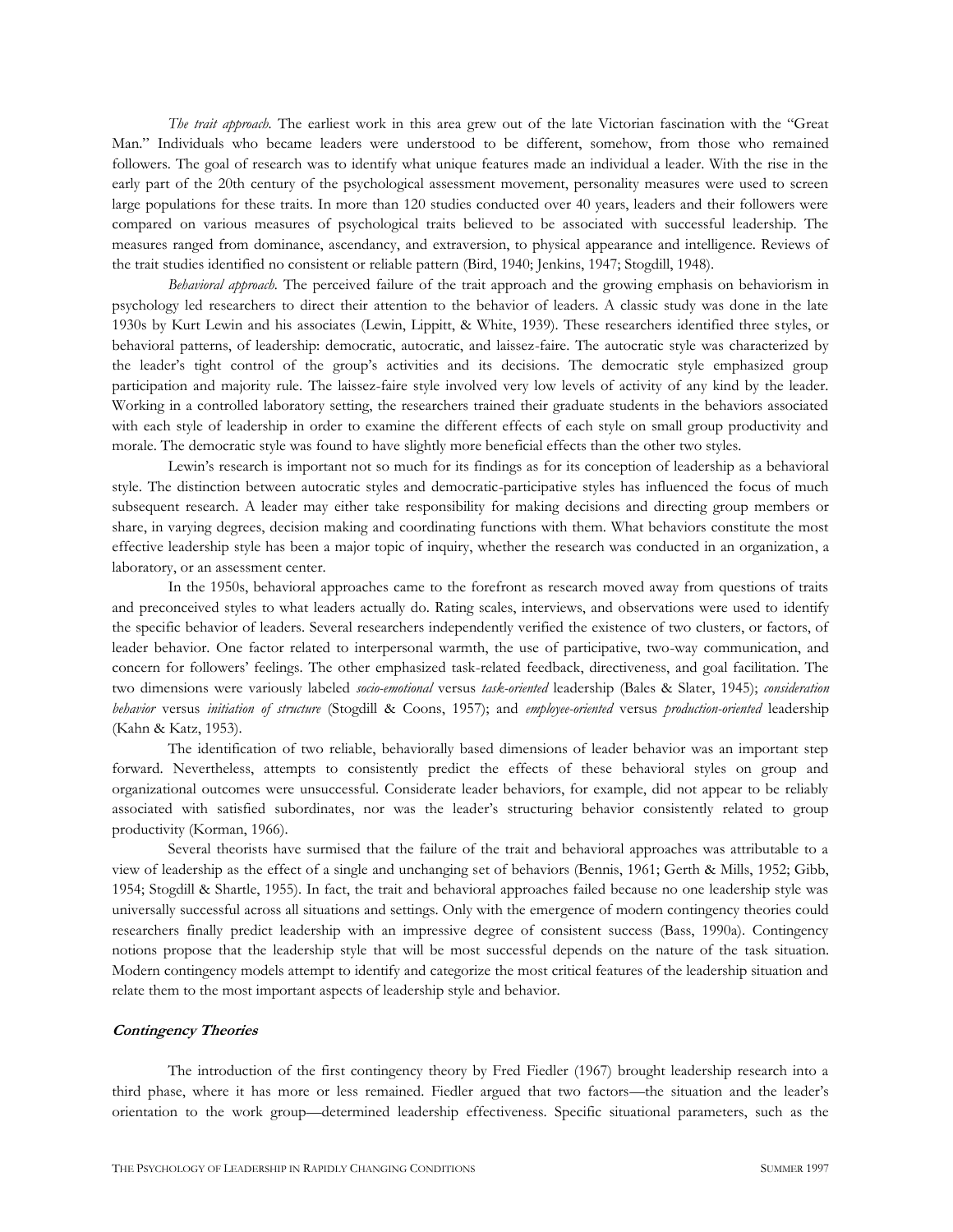degrees of control, certainty, and predictability the situation afforded the leader, were crucial in determining leadership effectiveness. Fiedler also identified two leadership styles: relationship motivated and task motivated, based on a measure of personality called the Esteem for the Least-Preferred Co-Worker Scale. A widely accepted interpretation of this measure is that a person who gives a negative rating to a poor co-worker is the kind of person for whom task success is important. Such a person is labeled "task motivated." A leader who gives a least-preferred co-worker a positive rating would appear to be more concerned with the interpersonal dimensions than with the task dimensions of the situation. Such a person is called "relationship motivated."

Task-motivated leaders were effective in two kinds of situations. First, in conditions of high control in which predictability was ensured by a cooperative group and a clear task, calm and relaxed leaders were able to provide a steady focus for successful task achievement Their groups tended to be effective. Second, in conditions of crisis, in which there was low control, the situation called for a firm and directive style of leadership, supplied by a taskmotivated leader. A crisis situation proved far too tumultuous to be managed effectively by a participative or considerate style of leadership.

However, in conditions of moderate control characterized by an uncooperative group or an ambiguous task, task-motivated leaders tended to become anxious, excessively concerned with a quick solution, and sometimes excessively critical and punitive. In these conditions, the considerate, participative, and open style of a relationshipmotivated leader was more effective. These leaders dealt well with problems of low morale and created an environment conducive to successful group problem solving and decision making.

In addition to research that has incorporated contingency models, during the past 20 years a number of other approaches have been pursued. These include examinations of the time and process dimensions of leadership, including the nature of the complex interplay between the attributes of the leader, and the needs, values, perceptions, and judgments of followers (Bass, 1990b; Berlew, 1974; Conger & Kanungo, 1987, 1988; Dansereau, Graen, & Haga, 1975; Graen & Scandura, 1987; House & Howell, 1992; Katz & Kahn, 1978; Kouzes & Posner, 1987; Willner, 1984).

# **The Cognitive Revolution**

The cognitive revolution in psychology has profoundly shaped contemporary leadership studies. Cognitive theories emphasize the role of cognitive mediation in influencing the contingencies that regulate relations between leaders and followers. It is held that what individuals consciously experience and the ways in which they experience it are subject to the bias of tacit beliefs and assumptions about and perceptions of the world. A large body of research concerns the hypothesis that interpersonal actions and judgments are a function of the way in which events are construed in the minds of leaders and followers (Binning, Zaba, & Whattam, 1986; Lord, 1985).

Cognitive psychology has also played a major role in recent taxonomies of managerial skills and tasks (Carroll & Gillen, 1987; Cox & Cooper, 1988; Whitley, 1989). Terms such as *schemata, scripts,* and *knowledge structures* have been used to refer to underlying patterns of mentation that influence how managers interpret internal and external stimuli, and how this information is transformed into action. For example, Herbert Simon (1987) argued that constructive, reality-oriented habits of problem solving may be key components of an executive leader's effectiveness. More recently, Rabindra Kanungo and Sasi Misra (1992) conceptualized the underlying competencies of successful managers as rooted in the individual's "cognitive self-controlling adaptive responses." Such adaptive coping responses regulate, across many different spheres of individual functioning, cognitive beliefs and expectations, emotional reactions, and intentions that may impede managerial success.

The developing literature on the underlying cognitive competencies of leaders and managers emerged in the mid-1980s. This research is important because, for the first time since the early trait studies, scholars began to investigate the psychological characteristics that contribute to a leader's success across different situations and settings. Leadership studies entered a second trait era.

# **The Second Trait Era**

Impetus for this trend was provided by meta-analyses of the early trait data (Kenny & Zaccaro, 1983; Lord, DeVader, & Alliger, 1986; McCann, 1992). The findings of these analyses indicated that, contrary to earlier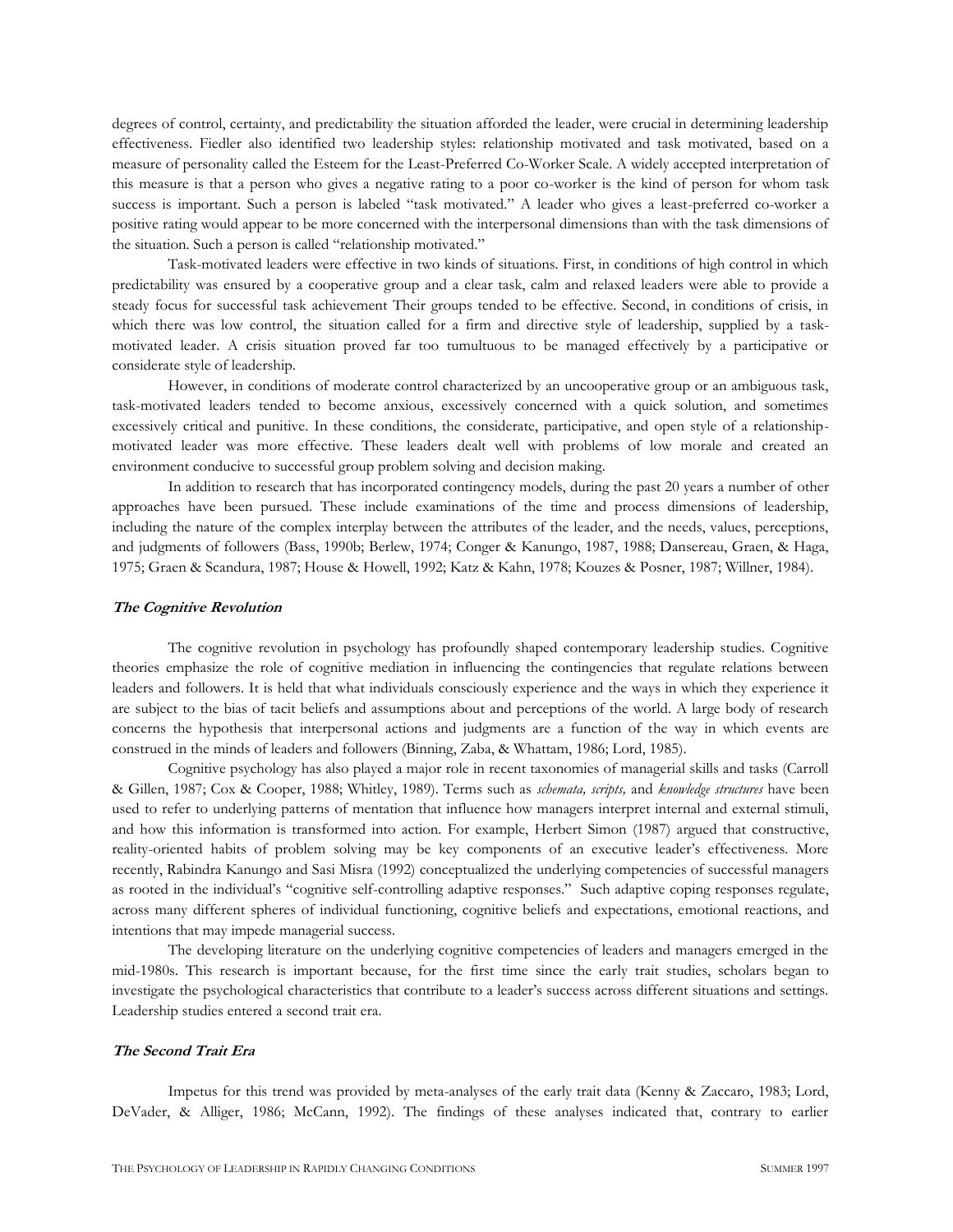conclusions, certain individual characteristics, such as *ego strength, stress tolerance, affective regulation*, and *self-direction,* are linked to leadership effects across a wide variety of situations.

One individual characteristic that has been empirically related to effective leadership in stressful conditions is internal locus of control orientation (Rotter, 1966). Individuals with a strong internal locus of control ("internals") believe that events in their lives are determined more by their actions than by chance or fate. In contrast, individuals with a strong external locus of control ("externals") believe that events are determined mostly by uncontrollable forces and that there is little they can do to bring negative events to positive outcomes. A strong internal locus of control predicted managerial success in several field studies (Anderson, Hellriegel, & Slocum, 1977; Brockhaus, 1975; Goodstadt & Hjelle, 1973; Miller, Kets de Vries, & Toulouse, 1982; Miller & Toulouse, 1986).

Self-confidence, another personality characteristic, has also been related to managerial leadership. In one study, self-confidence predicted promotion to more senior levels of management at AT&T (Howard & Bray, 1988). In a study differentiating outstanding from average senior managers in six different types of organizations, selfconfidence—manifested in the tendency to be stimulated by crises and other problems, rather than being distressed or overwhelmed by them—was the main determinant of managerial competency, influencing the likelihood that one of the other competencies would be expressed (Klemp & McClelland, 1986). Successful managers were described as confident during crises in a study comparing successful and "derailed" managers. A study of "critical incidents" in the work experience of more than 250 managers also indicated that self-confidence distinguished effective from. ineffective managers (Boyatzis, 1982).

Other individual characteristics that have: been related to leadership and managerial effectiveness include practical intelligence (Atwater, 1992; Atwater & Yammarino, 1993); social intelligence (Zaccaro Gilbert, Thor, & Mumford, 1991); stress tolerance (Howard & Bray, 1988; McCall & Lombardo, 1983); response flexibility (Skinner & Sasser, 1977); and self-monitoring (the capacity to monitor and control expressive behaviors in oneself; Ellis, 1988; Zaccaro, Foti, & Kenny, 1991).

Recently, some theorists have used the five-factor model to organize and explain what other researchers had discovered about leadership (Hogan, Curphy, & Hogan, 1994). The five-factor model relates to the structure of personality ratings (i.e., trait words), which may be expressed in terms of five broad dimensions or factors conscientiousness, emotional stability, agreeableness, surgency and intellect. These factors are said to reflect the "bright side" of personality. Proponents of the model argue that leadership requires the presence of bright-side traits as well as the absence of "dark-side" characteristics, that is, tendencies that undermine a person's ability to form a team and that may alienate subordinates.

It is important to note that the five-factor model refers to the structure of trait words, not to hypothesized inner psychological structures or systems. The model tells us about interpersonal behavior from the observer's perspective. Because individuals are predisposed to think about others in terms of these factors (Norman & Goldberg, 1966), the factors are considered midlevel cognitive prototypes (Cantor & Mischel, 1977) or cognitive schemata (Fiske & Linville, 1980). Thus, although the five-factor model may tell us something about individual cognition, it is not a structural model of personality, as has been argued (Digman, 1990).

The cognitive revolution brought about a shift in the focus of leadership research from the level of public perception—the focus of behavioralism—to the level of private perception and the information-processing characteristics of leaders and followers. This shift allowed research on both observable (by others) behaviors and inferable psychological characteristics of leaders.

#### **LIMITATIONS OF TRAIT, BEHAVIORAL, AND CURRENT APPROACHES**

This overview of the empirical literature on leadership shows that significant progress has been made in identifying the traits, behaviors, and decision tendencies that contribute to effective managerial leadership. However, not all of the questions have been asked, and not all of the problems have been solved. Indeed, much remains to be learned about what makes a leader effective. Unfortunately, some of the most important issues in this question have escaped the attention of researchers.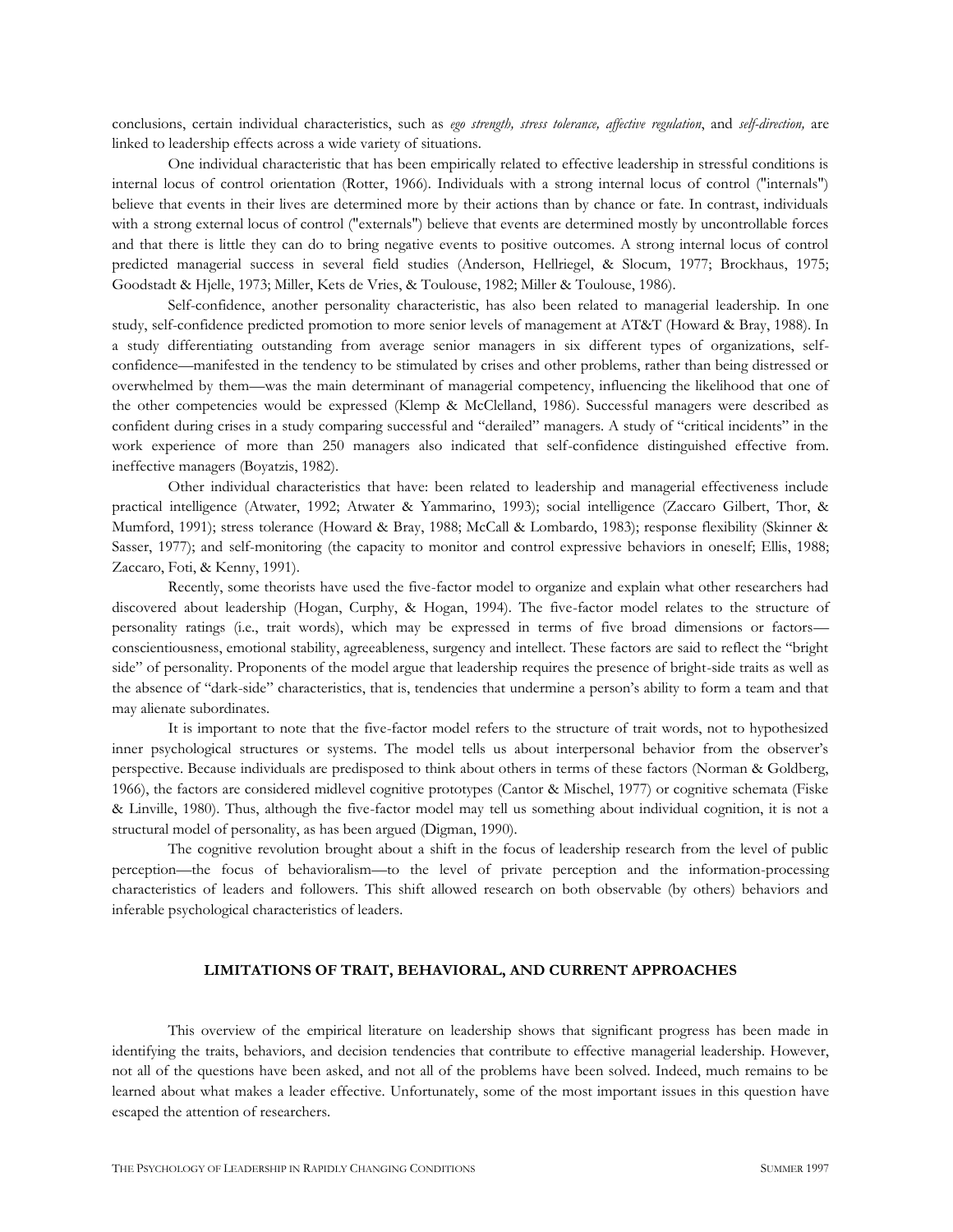A basic problem is that research is characterized by lack of integration of personality theory and empirical research. Proponents of personality theory and scholars involved in empirical research work in two different spheres. This situation is evident in the fact that empirical research on the person-situation interaction was, for a long time, planned and carried out without reference to the theorists who, for decades, had emphasized the role of situational factors in individual functioning. Research on the time and process dimensions of leadership has similarly been conducted without substantial reference to developmental theorists who emphasized maturational and environmental factors in personality (Bowlby, 1969a, 1969b; Erikson, 1963; Jacques, 1984; Jung, 1933; Mead, 1934; Sullivan, 1953; White, 1972). Much of the empirical research on leadership has thus been inadequately guided by theories based on careful analysis of personality.

Not surprisingly, in the empirical literature, four important areas for the explanation and prediction of leadership effectiveness have been neglected. These areas include (a) the interrelations among leadership traits, (b) lifespan development, (c) cross-domain factors, and (d) irrational and unconscious processes.

# **Interrelations Among Leadership Traits**

Trait-based theories and models attempt to explain and predict an individual's way of thinking, feeling, acting, and reacting in a certain situation, with its specific characteristics and psychological significance, by combining values from a set of traits. Accounts are framed in terms of one major quality of the person at a time, and only secondarily in terms of the relationships among these qualities. This approach characterized both the early trait studies and most of the current research on personality and leadership (Ellis, 1988; Katz & Epstein, 1991; Kenny & Zaccaro, 1983; Lord et al., 1986). Pure trait models do not treat psychological functioning as a dynamic process, even when the importance of interactions among personality characteristics is noted (Klemp & McClelland, 1986; Yukl, 1994). A pure trait approach also cannot account for the coincidence of cohesiveness and stability, on the one hand, and creativity and flexibility, on the other, seen in effective leaders. The five-factor model is a model of personality traits. It relates to the structure of trait words. At most, it tells us something about human social perception and information processing. To call it a "unified model of personality structure" (Digman, 1990) is misleading and incorrect.

The trait approach leaves several questions unanswered: (a) Are these traits indeed different tendencies, or do they reflect an underlying personality (organismic) structure? How do attributes such as self-esteem, self-confidence, sociability, and intelligence relate to other individual characteristics, such as need for achievement, moral responsibility, regulation of affects and impulses, and an overall sense of "identity"? (b) Do deficiencies in the latter undermine the degree to which the former can contribute to a leader's effectiveness?

To focus on traits or sets of knowledge, skills, and abilities without linking these to broader and more latent aspects of the individual's goal system is to divorce leadership style from issues of personality. People do not function as disjointed collections of parts but as more or less coordinated wholes. Conceptually and empirically, examining each characteristic individually does not capture the full and unique functioning of the whole.

#### **Life-Span Development**

Theoretically, in order to understand how and why an individual functions in a specific way at a given stage of development, we must distinguish between two complementary types of theory and model: those that discuss the issue from a developmental perspective and those that approach it from a current perspective. Developmental personality models analyze and explain current functioning in terms of an individual's life-span developmental history. Such models are concerned with the ontogeny of relevant aspects of the individual, the timing and environmental events in his or her past and present, and the ways these factors interact to produce current functioning. Development refers to any process of progressive change. Although time is not equivalent to development, there is always a time dimension in development.

Models that emphasize the current perspective (such as cognitive models) analyze and explain why individuals function as they do in terms of their current psychological and biological dispositions. In this approach, accounts of human behavior are framed in terms of a single instance. The focus on a single event permits fine-grained analyses of the complex cognitive-perceptual processes that contribute to effective decisions and plans, for example. The two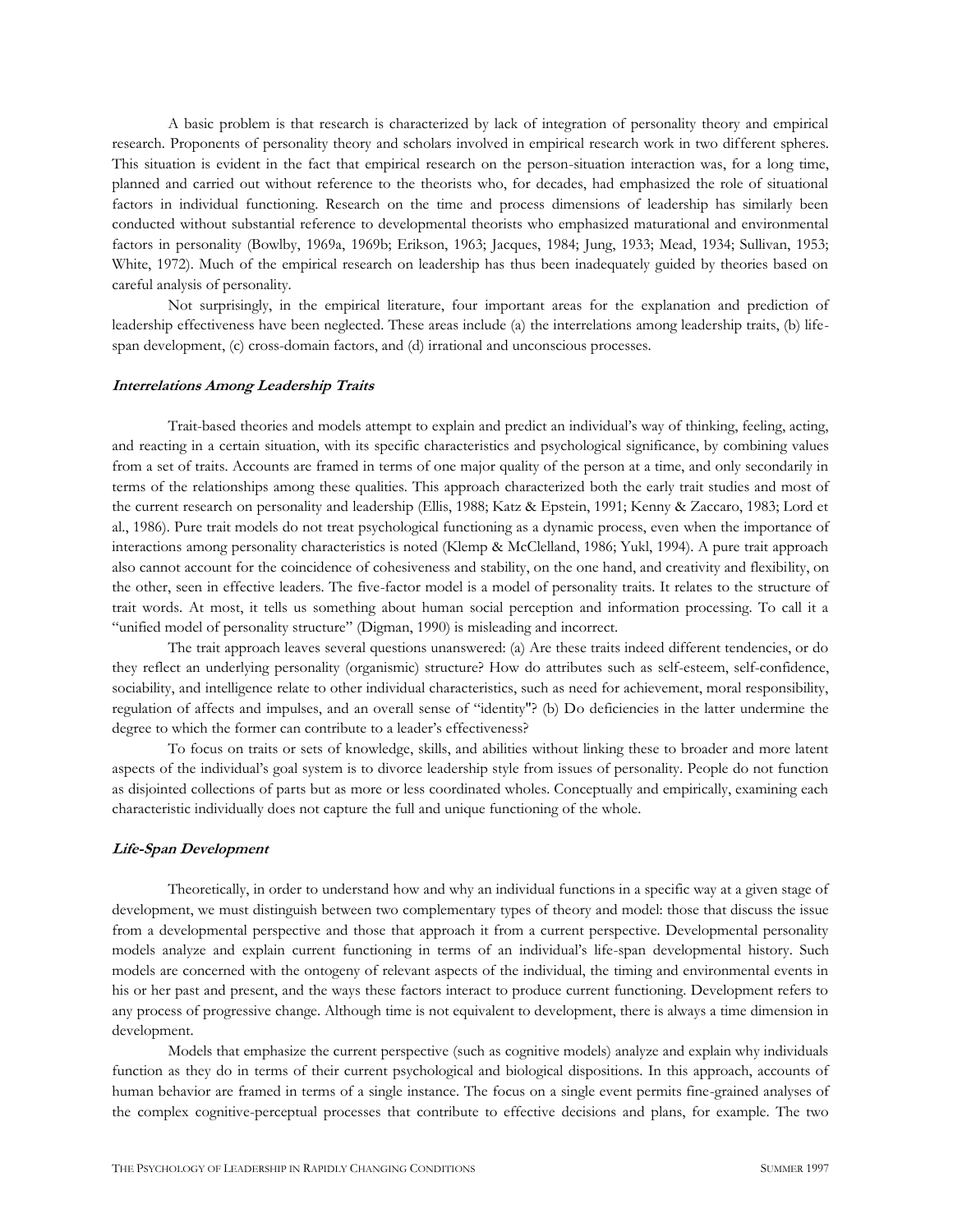models are complementary, and both are necessary for a comprehensive account of human nature. Yet developmental models have so far had little impact on empirical research on leadership.

From a life-span perspective, a leadership style is fundamentally the outcome of a developmental process. Most empirical theories, however, attempt to analyze and explain the individual's behavior in isolation from any developmental processes that may have led to the individual's present state. As a result, leadership traits or behaviors seem to emerge *de novo* in the individual. How a trait or behavior comes into being, whether it is likely to remain stable or change in subsequent years, and what factors are likely to affect its emergence and development are rarely discussed.

Corresponding to the current-state model of human behavior is a short-term model of leadership. Typically, leadership is defined as a series of separate, delimited situations, each one beginning with the leader's recognition of a new task encounter and ending with the successful completion of the group task. Moreover, much of the research has centered on scientifically controlled experimental situations and has seldom extended to real-life settings, which are far more variable and intricate.

The short-term approach cannot be used to predict future behavior. This is a serious limitation in the use of psychological knowledge in organizations. An important question in selecting for leadership is whether the person has the capacity to grow into the job. There is generally no valid way of knowing whether a candidate who, at the time of initial selection, exhibits the qualities required for a specific job will manifest the same characteristics in subsequent years, not to mention additional capabilities that the job may require. In the case of executive leadership, the future demands of the job are equally difficult to predict. For selection, this means that the individual's capacity to develop new skills and competencies over the course of many years needs to be assessed.

In sum, most empirical research has focused on task-defined situations, thus favoring current-state theories. This approach has serious shortcomings in explaining and predicting executive leadership. It does not consider the possibility that individuals may continue to grow and adapt. Consequently, it cannot account for the protean quality of effective leaders, their psychological resiliency and capacity to cope creatively with change.

#### **Cross-Domain Issues**

Most empirical theories treat leaders and followers as individuals who exist only in the public domain. The private activities, personal needs, and values of the person outside work are seen as off limits. Although leaders' private lives per se are their own, individuals bring their personal lives into their work in ways that are not always rational or easy to control. It is unrealistic to imagine that events and experiences outside the professional sphere do not affect a leader's formal decisions and programs. When knowledge of the person's capacity to deal with all of life's stressors, as a family member, citizen, or neighbor, is lacking, the ability to predict leadership effectiveness is severely curtailed. Indeed, the capacity to integrate disparate pieces of personal identity and experience across situations has been considered the sine qua non of highly effective leadership and other creative phenomena (Cassirer, 1944, 1957; Kohut, 1977; Lacan, 1977; Langer, 1942; Lapham, 1992; Rosenau, 1992).

#### **Irrational and Unconscious Processes**

Achieving a psychologically coherent understanding of a leadership style requires knowledge of irrational meanings and causes—that is, psychological experiences and behaviors that do not, on the surface, follow logical tenets. These factors reflect needs or drives at the motivational core of the mind. Often called the dynamic unconscious, this area of mental activity is postulated to comprise wishful and defensive motives in conflictual but active configuration. The impulsive and defensive aims of such a configuration influence conscious experience and motoric action. Yet, important elements in this configuration remain beyond the conscious recognition of the individual. These deeply unconscious processes involve more than the nonconscious processing of perceptual and other information.

Unconscious dynamic factors lead to conflict and, sometimes, psychopathology. From a structural perspective for example, lack of self-confidence is merely a symptom of deeply rooted conflict centered on an individual's repressed infantile wishes, fears, and motives. Executives who are unable to master career disappointments may subsequently fail because they founder on unresolved conflicts at the center of their experience with disappointment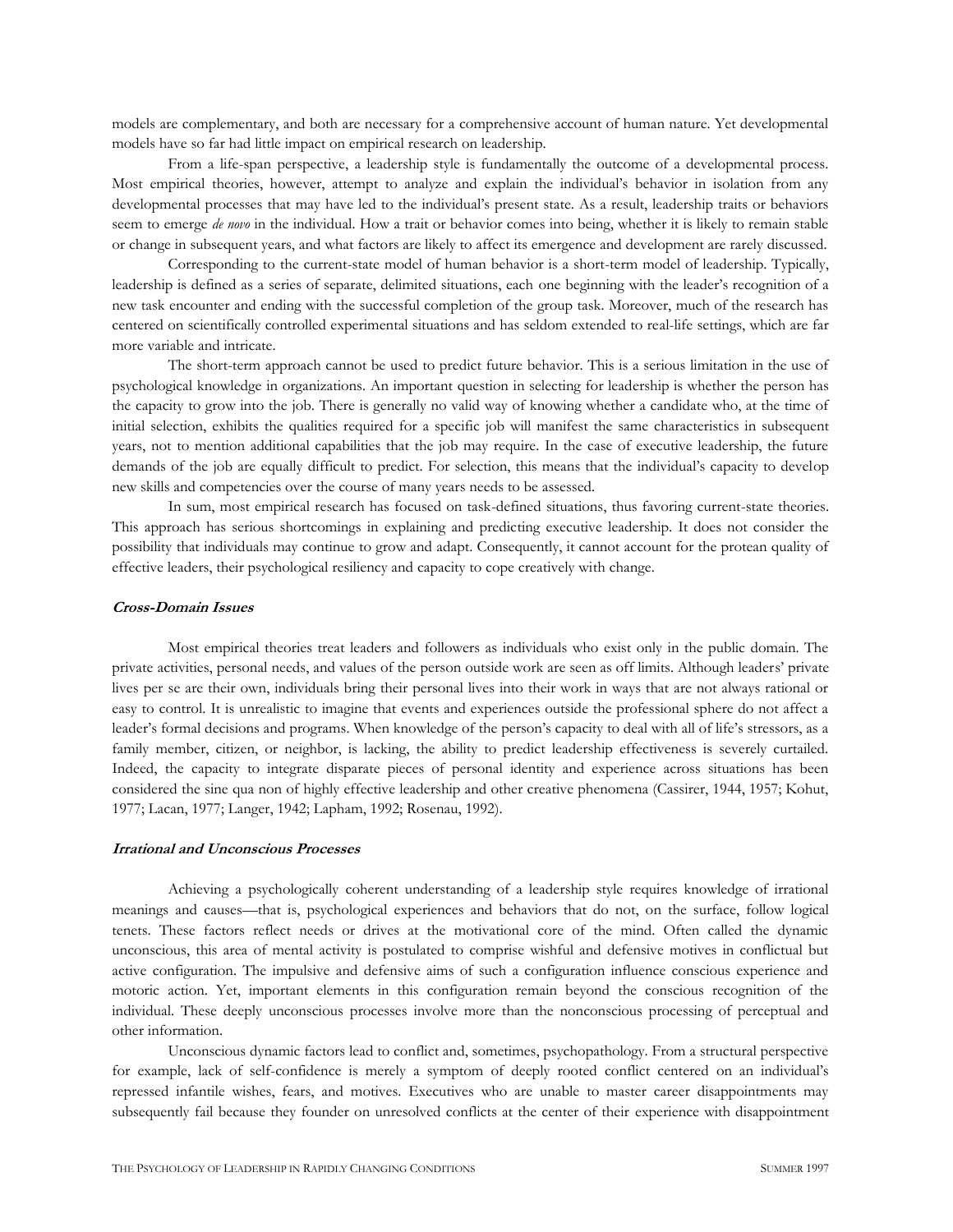(Zaleznik, 1984). Unconscious dynamic factors often underlie the difficulty many executives have in dealing with their own and others' anger (Kets de Vries, 1984). Efforts to appease feelings of guilt and the denial of anger may lead to irrational decisions. These irrational interactions can have ruinous consequences for a business or work group, such as excessive dependency of superiors and subordinates on each other (Levinson, 1984).

Most empirical approaches to leadership, however, do not account for irrational and unconscious motivational factors. Conscious thought is often seen as simple and obvious activity, resulting from a state of full selfawareness and full self-control. Less rational, frequently pathological and antisocial sides of behavior, such as neurosis, narcissism, exploitation of others, and sexuality, are minimized or ignored.

# **A STRUCTURAL APPROACH TO EFFECTIVE LEADERSHIP**

A structural view conceptualizes personality as a complex structure with characteristic and relatively stable functional dimensions that interact and respond to changing internal and external circumstances. This view assumes an internal organization of psychological processes that cannot be directly observed but which underlie the cohesiveness and directedness of personality at a single time and over longer periods of development. It also assumes that individuals have the capacity to develop functional parts and new ways of organizing these parts. The term *structural*  refers to the relations among different levels or functions of personality. A structural model thus offers a developmental framework into which different facets of personality may be integrated and understood in their relation to each other.

From the perspective of this framework, individuals are not necessarily bound by fixed behavioral repertoires or repetitive response tendencies directed by unchangeable traits. Instead, organizing dimensions of the individual's personality structure determine the degree of changeability, consistency, durability, resiliency, and creativity of the personality's responses across situations and time. Therefore, there, are personality structures that exhibit relatively fixed and narrow responses to diverse circumstances, just as there are those that demonstrate a wide variety of responses to an ever-changing situation. Indeed, differences between structures ("interindividual variability") and within structures ("intra-individual variability") determine how a specific individual behaves in a specific situation.

We propose that effective business leaders possess personality structures capable of actively responding and adapting to static and changing circumstances in resourceful ways. Such personality structures do not evince one, or a limited set of, behaviors or traits; rather, they are complex in organization and alter (and, if need be, develop) novel behaviors or traits to accommodate, moderate, master, or transcend the intricate constellations and stressors that surround them.

The ability to lead a corporation through demanding, changing, and unprecedented conditions requires, almost paradoxically, a personality structure that is both relatively stable and open to change. Stability, at least in part, refers to the ability to withstand external pressure long enough to assess the situation and consider appropriate actions. Openness to change assumes the ability to adopt new behaviors or strategies when old ones are no longer viable.

A central issue is how one conceptualizes the structural psychological dimensions that produce that flexible balance between stability and change, a balance necessary to engender and sustain effective leadership. An answer lies in the theory of active coping developed by Joel Shanan (1967, 1985, 1990). In general, this theory derives from the ideas of David Rapaport (1957), Carl Rogers (1961), and other "ego" and "self" psychologists. The ego—or the equivalent in these theories to the central organizing agency of the personality—must fulfill the following functions:

- 1. Deal with (suppress or express, directly or indirectly) the biological and basic drives and needs of the person, such as sexuality and aggression;
- 2. Deal with (cultivate, change, tolerate, or defend against) external environmental challenges and threats;
- 3. Deal with the individualized desires, skills, and needs of the self—those aspects of motivation that extend beyond biological gratification and physical survival;
- 4. Coordinate the means of achieving the first dim functions in a manner that creates a relatively stable identity with an adequate sense of esteem and accomplishment.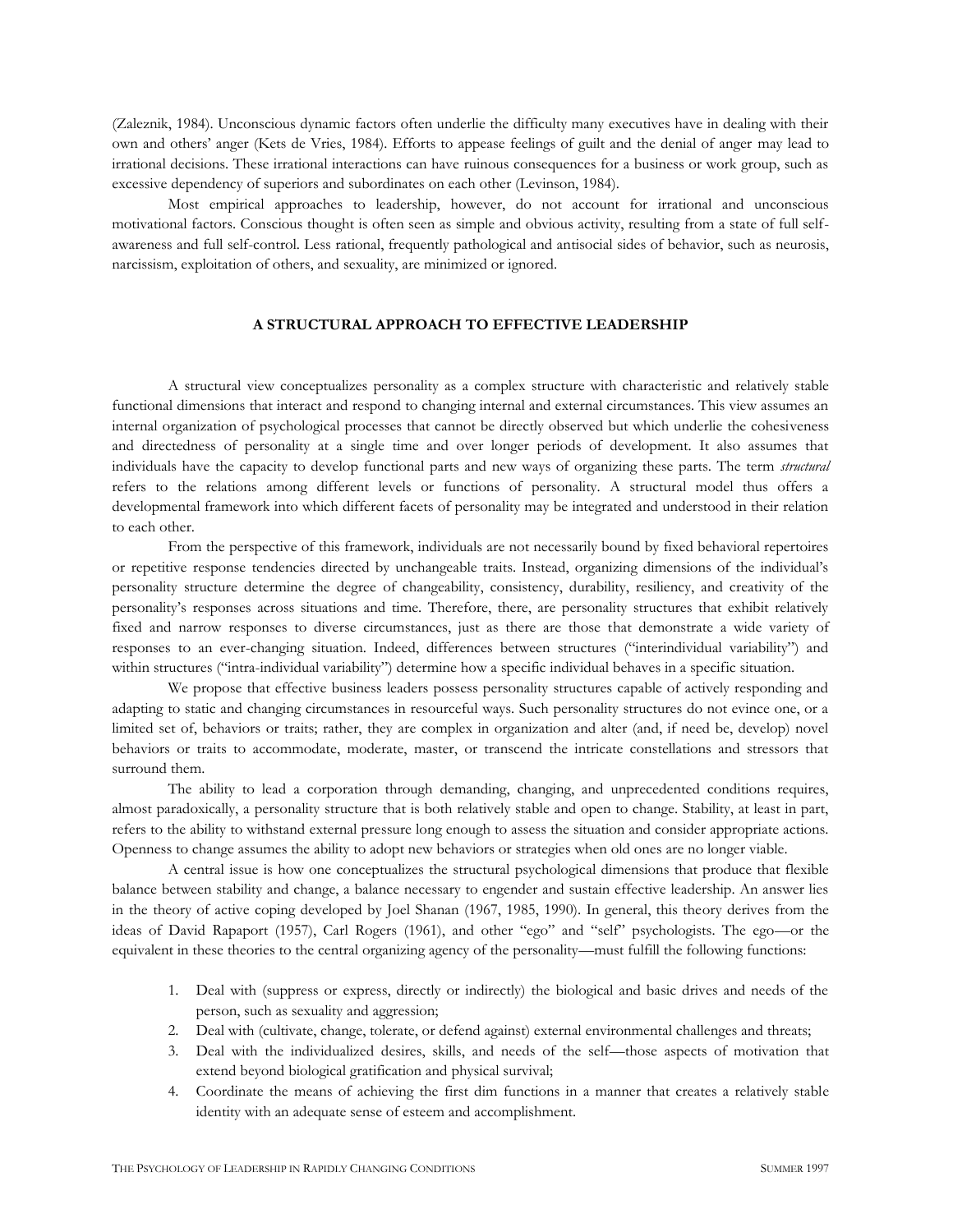Conceptually, active coping is a characteristic of a psychologically healthy personality structure. Such a structure has the capacity to tolerate the tension inherent in openly perceiving internal and external events that may be threatening, challenging, or conflict arousing. Moreover, this healthy structure maintains the ability to formulate and carry out strategies to meet, overcome, or resolve the threats, challenges, and conflicts it encounters. These strategies, whether conscious or unconscious, are designed to optimize the adaptive balance between environmental demands, regulations, and constraints, on the one hand, and a person's psychological aspirations, needs, and morals, on the other hand.

Active coping is manifested in the individual's propensity to strive to achieve personal aims and overcome difficulties, rather than passively retreat or be overwhelmed by frustration, whether the problem originates in the self or the external environment.

In formal terms, active coping is defined (Shanan, 1990) as the individual's readiness (tendency or willingness), not necessarily revealed in overt behavior, to (a) orient attention in a way that enables him or her to identify in his personal field complexity, that is, goals and sources of conflict or danger, whether emotional, social, or cognitive, and (b) articulate his or her field by coping effectively, cognitively, and/or by action in a way that (c) safeguards optimal self-esteem and adjustment to changing environmental demands, that is, maximizes the potential for further integral psychological and physical development and well-being. (pp. 83-84)

# **Active Coping Versus Other Conceptions of Coping**

As a structural characteristic, active coping relates to a relatively stable, albeit complex, psychological orientation across time and circumstance. It is not meant to predict situation-specific, consciously decided-upon strategies of handling problems (Lazarus & Folkman, 1984). Nor is it viewed as a trait in the narrower sense of the word (Hogan et al., 1994). Those latter approaches focus on situation-specific and temporal dimensions of individual functioning. Within that current-state framework, human behavior is essentially fragmented and reactive to either fixed, methodical, and, in many respects, mechanical inner thoughts or dispositions, or to externally imposed pressures and reinforcements. In effect, the person has no choice but to respond in a predetermined, circumscribed manner.

From the structural perspective of active coping, the circumscribed mode of response of cognitive, behavioral, and trait models is characteristic of passive coping, an inclination to submit automatically to internal or external demands. Active coping, by contrast, implies the potential to transcend these scripts and to select (consciously and unconsciously), from among an array of possible responses, the one that seems most constructive in maintaining the sought-after balance between self (including one's values and beliefs) and environmental demands. In many cases, the response selected is a novel one, created for the unique situation that is encountered.

Active coping contributes to healthy personality growth and adaptation by optimizing adaptation to a specific problem and by fostering continuing psychological complexity, differentiation, self-confidence, and resourcefulness. Success (and even failure, if integrated into the personality) creates an expanded experiential knowledge base that makes possible later coping activities. Active copers "feed" on experience; they not only, store their experiences and their reactions to them; they also synthesize these experiences into their psychological organizations. This integrative activity contributes to the structural complexity of the psychological system, which, in turn, becomes more competent in its capacities to tolerate tension and devise new strategies for adaptation and growth.

In theory, healthy adaptation and growth depend on the availability of free energy for use by the ego for welladapted inner- and outer-directed action for active, autonomous coping. Excessive restraint of the drives through defensive mechanisms depletes the energy available to the ego and makes it reliant on external factors to direct it. A relative lack of successful restraint of the drives, however, leads to dependency on the drives and usually excessive independence from the environment. In either case, the person passively yields to external or internal demands. By contrast, the active coper is able to maintain control of inner drives without excessive expenditure of energy available to the ego and can thereby interact with the environment in an involved, realistic, and self-directed manner.

Effective executive leaders demonstrate three tendencies that reflect active coping: (a) a relative autonomy from group values and attitudes, (b) the openness to synthesize complexity, and (c) the readiness to overcome obstacles in striving for long-term goals. These have been conceptually and empirically related to effective leadership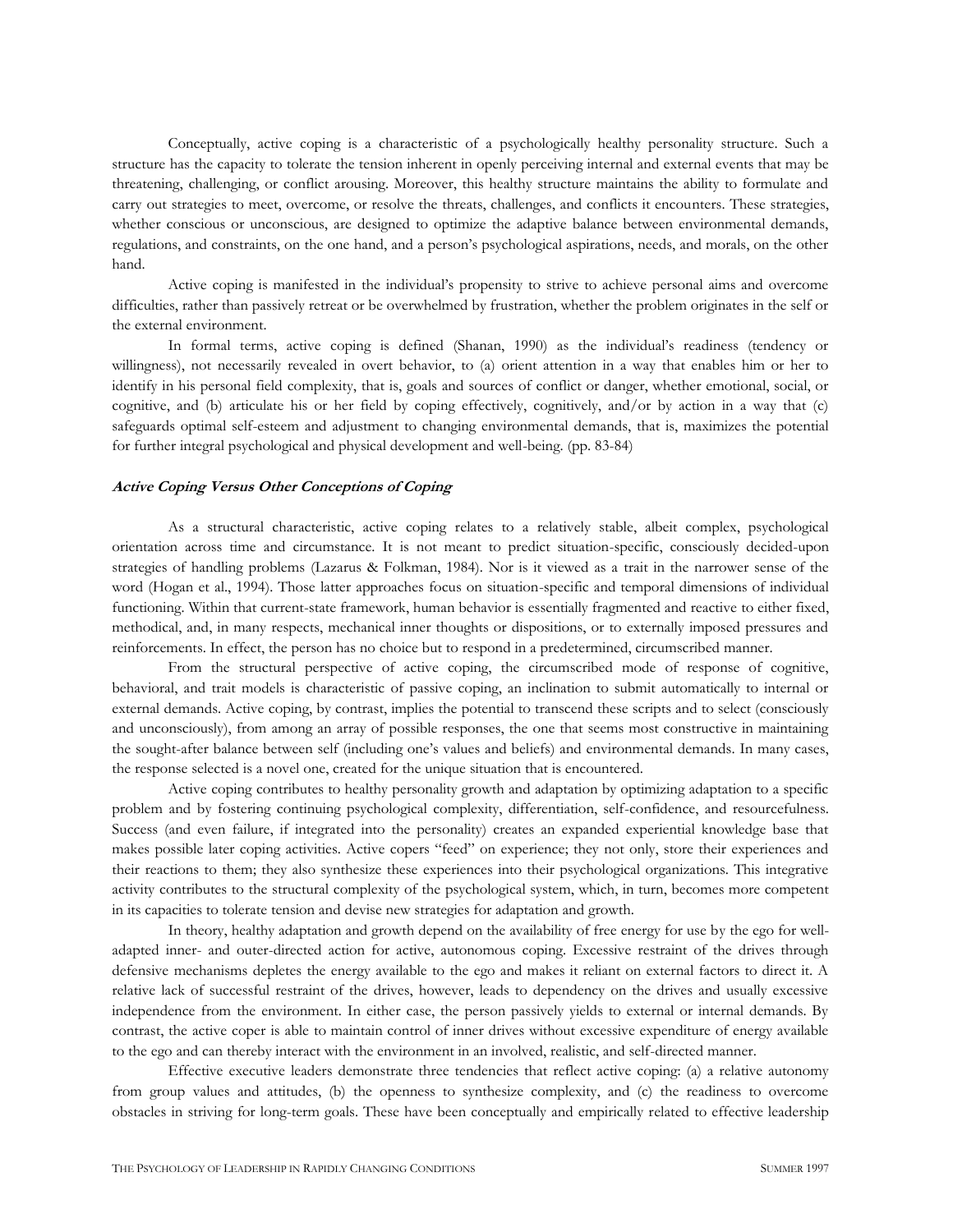(Pratch, 1995; Pratch & Jacobowitz, 1996a, 1996b, 1996c). They reflect the structural psychological conditions for the many specific, sometimes seemingly contradictory, qualities that give rise to outstanding leadership. Thus, leadership is nourished not only by energy, persistence, and tough-mindedness, but also by the capacity to work effectively on a team and by the ability to go beyond the norms of the group to create something new.

*Relative autonomy from group values and attitudes.* A core component of active coping is the readiness to maintain relative autonomy from internal and external demands on the ego (Rapaport, 1951, 1953). Such autonomy allows simultaneous awareness of values, motives, and internal conflicts, on the one hand, and of pressures and circumstances in the external environment, on the other hand, without allowing either source of motivation to govern entirely one's inner reactions and outer behaviors. These reactions and behaviors, instead, can be determined by a careful appraisal of the total constellation of self and environment, and by the selection of reasonable responses to it.

Whereas other members of the organization or work group may have relatively more invested in preserving the status quo, a leader has the internal autonomy to be critical of normative beliefs and established practices (Janis, 1989). The capacity to diverge from specific values and attitudes of the organization or group while remaining basically in harmony with the general purposes and value patterns allows the leader to articulate potentials implicit in the wider culture on behalf of the group (Zaleznik, 1990). Indeed, in the most traditional sense, the vision of the leader reflects the integration of personal aims and constructive group goals. This integration requires an openness to synthesizing complexity.

*Openness to synthesizing complexity.* This dimension of active coping relates to the capacity to integrate internal and external sources of cognitive and affective information. An effective leader is able to identify a set of goals that he or she is interested in, as well as the goals and interests of key individuals and groups who may help or hinder planned projects and programs. Failure to perceive and absorb the complex matrix of incoming information would limit greatly any leader's facility to anticipate, consider, and respond to changing circumstances or new stressors. The wider the sweep of the leader's grasp of the situation, the greater the likelihood of finding successful solutions. Major corporate leaders in particular must continually search for a means to draw into a pattern the myriad events that constitute the day-to-day life of a company.

Managers who display the capacity to perceive, tolerate, and comprehend intricate patterns of stimulation are more likely than those who do not to find workable solutions to conflicts arising from discrepancies between their personal goals and those of the groups they lead. This openness must be accompanied by a readiness to synthesize information from many different sources, so that group and personal goals can be integrated. The process of absorption and synthesis is a requisite condition for developing the novel behaviors and creative solutions that allow a manager to become a leader.

*Readiness to overcome internal and external obstacles to long-term goals*. This dimension of active coping relates to the goal structure of personality. The ability to overcome the difficulties inherent in leading an organization requires the capacity to delay gratification while continuing to strive for psychologically distant goals. This process implies a personality structure that is sufficiently complex to tolerate tension when confronted by internal conflicts or external obstacles and find new strategies for reaching the sought-after goals.

Passive coping may serve the manager who is satisfied with maintaining an image or playing a role. This mode of response, however, is the antithesis of leadership. Leadership requires going beyond conventional wisdom and established practices to forge new social processes. For this, the psychological autonomy, resourcefulness, and tenacity made possible by active coping are needed.

As a structural characteristic, active coping transcends specific leadership behaviors, styles, and traits. The potential validity of a structural approach lies in its power to explain and predict phenomena that are hard to account for in other ways. Chief among these is the prediction of leadership over time and across widely varying conditions. Propositions toward such a model are presented in the following section.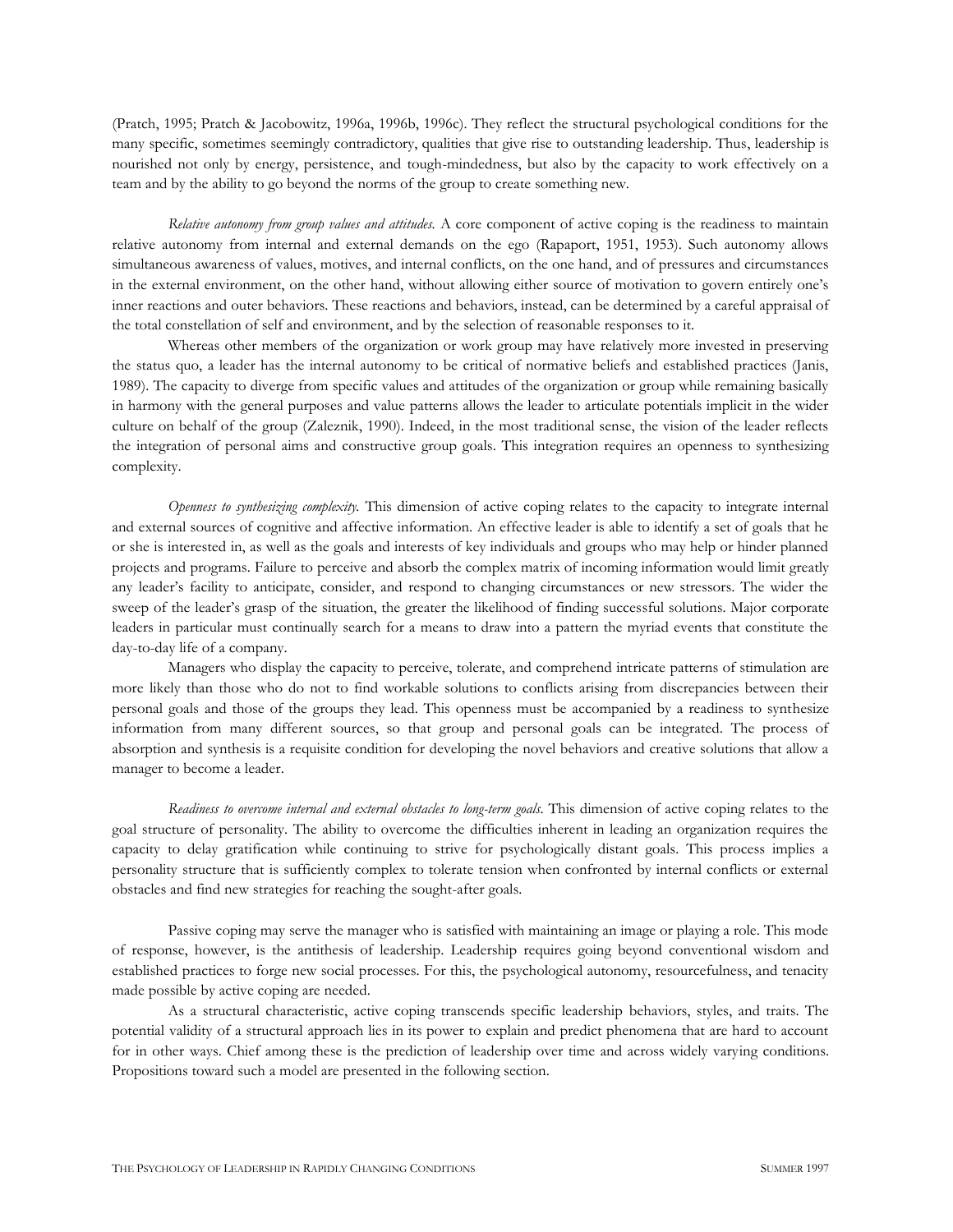# **PROPOSITIONS TOWARD A STRUCTURAL MODEL OF LEADERSHIP**

The model we outline is based on the construct of active coping. Active coping pools different sets of skills, competencies, and motives by making possible their integration and application to successive parts of the environment. Although the utility of a specific competency will depend on the situation, a global factor permitting the integration of multiple aspects of experience and self is necessary for effective leadership across different situations. Moreover, this integrative capacity increases the possibility of creative leadership acts. The greater the capacity, the greater the likelihood that the individual will exhibit the specific competencies that support effective leadership. In this sense, active coping can be seen as the "prime mover" of specific leadership competencies.

A structural model may be summarized in the following five propositions:

- 1. *Active coping is a necessary determinant of leadership effectiveness*. Active coping represents a general underlying factor that contributes to individual adaptation and growth in many areas besides leadership. Numerous studies have revealed correlations between active coping and adaptation in a wide range of settings, such as medical school, adjustment to a new culture, and maintaining mental health under taxing conditions (see review in Shanan, 1990). Active coping may thus represent an individual, generic, adaptive competency involving stress tolerance, affective regulation, and self-direction.
- 2. *Active coping is not a sufficient determinant of leadership*. Active coping does not, on its own, predict effective leadership; other variables are also important. We are not stating that active coping will predict leadership. We are saying that effective leaders will tend to be active copers. This is a probability statement. In a pool of 100 managers equally motivated to attain top leadership jobs, individuals who are active copers are more likely to be effective in those jobs than their passive coping counterparts are. This brings us to the third proposition.
- 3. *Motivational orientation is a crucial determinant of a leadership style*. Active copers who are not motivated to lead are unlikely to become leaders. Positive correlations between power and achievement motivations and successful organizational leadership have been reported for many years in a wide variety of settings (McClelland, 1992; Winter, 1987).
- 4. *Successful leadership requires specific skills, abilities, and high-level competencies that operate in a cumulative and substitutable way*. Examples include goal setting, sensitivity and empathy, the ability to persuade others to drop their opposition and help, the ability to anticipate problems and invent ways of surmounting them, the ability to overcome bureaucratic resistance to change, and the ability to effect compromise among warring factions.
- 5. *The situation determines the extent to which a specific style or ability may be useful or necessary.* This is the realm of contingency models. For example, a person may be an active coper yet may lack the motivation or knowledge needed to lead effectively in a given situation.

Combining active coping with specific motives and abilities provides a heuristic to explain the development of a leadership style. For example, if we assume a base level of high intelligence, we can expect that active copers with high needs for power, affiliation, and nurturance will learn to relate to others with empathy, tact, and persuasiveness. The resulting leadership styles may resemble the more democratic and participative styles. Conversely, active copers with high needs for achievement and autonomy may develop more authoritarian styles, which may correspond to more task-oriented and autocratic styles.

As it stands, the model is heuristic and suggests aspects of leadership need further exploration. We have developed operational strategies to assess the validity of the propositions and have begun to examine them empirically. For example, in earlier studies, measures of active coping predicted peer and faculty evaluations of leadership in a ninemonth leadership development program for University of Chicago MBA students (Pratch, 1995; Pratch & Jacobowitz, 1996a, 1996b, 1996c). The benefit of the model lies in its power to enhance the abilities of organizations to identify and groom top leadership. Accordingly, implication for assessment and selection are considered in the following section.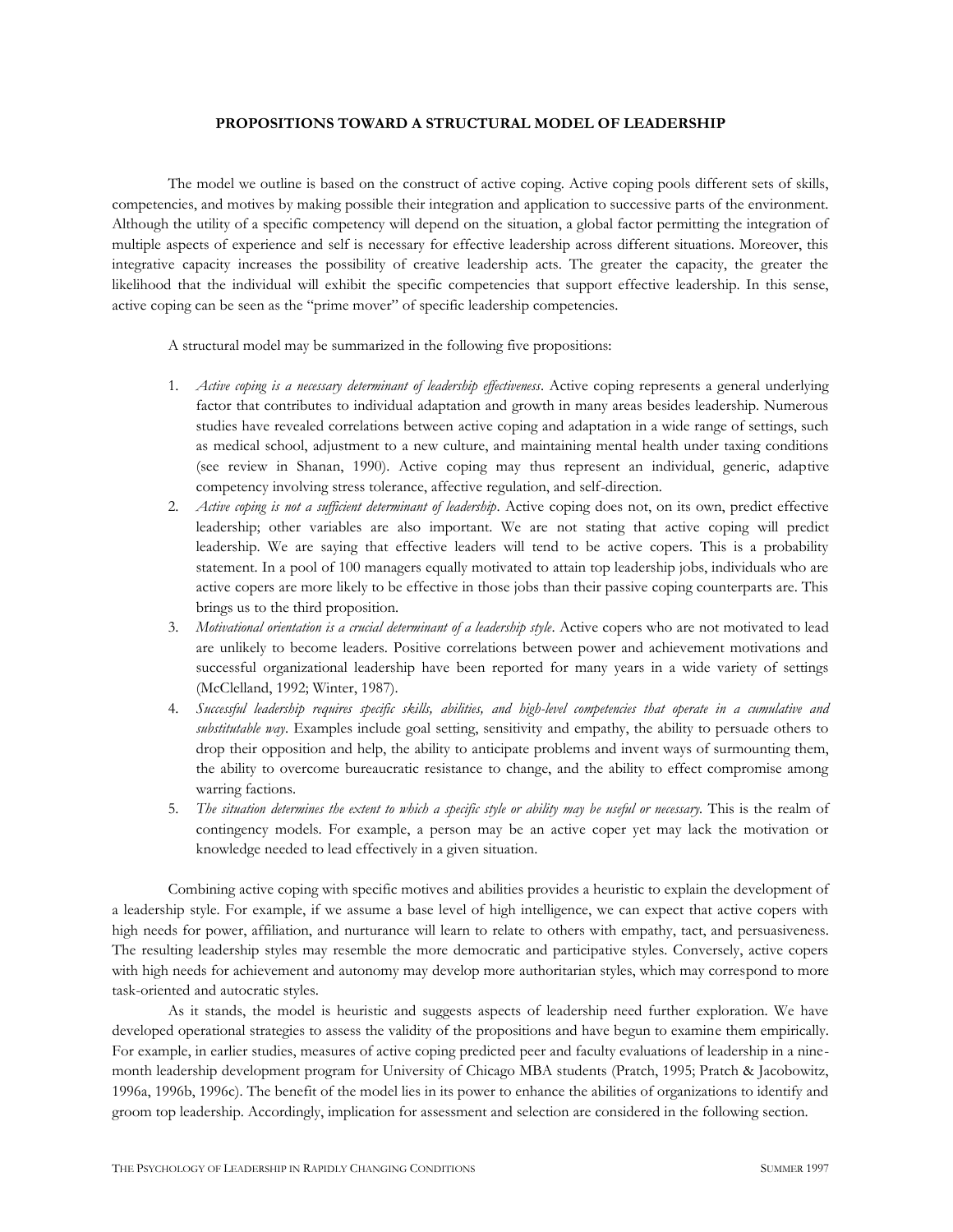#### **THE ASSESSMENT OF COPING STYLE**

Empirical research on the coping tendencies of leaders and managers has relied on structured psychological assessment methods, such as behavioral rating scales, interpersonal check lists, structured interviews, questionnaires, and self-report inventories (cf. Anderson et al., 1977; Atwater, 1992; Brockhaus, 1975; Ellis, 1988; Katz & Epstein, 1991; Miller & Toulouse, 1986; Zaccaro, Foti, & Kenny, 1991). These techniques tap consciously controlled, retrospectively reconstructed thoughts, perceptions, and actions. Consequently, they are, on their own, inadequate for identifying factors that differentiate effective from ineffective leaders in high-functioning populations.

It is misleading and incomplete to use aspects of perception or action at the level of phenomenal experience as the sole measure of how one copes with life's demands. It is possible to "fake good" on self-report inventories, because the purpose of such measures are transparent. One study showed that deliberate manipulation of personality inventories was positively correlated with psychological sophistication and technical knowledge (Dicken, 1960). The ability to elevate one's scores on self-report measures has also been positively related to the individual's actual fife adjustment (Canter, 1963; Grayson & Olinger, 1958). The information obtained from self-report measures is limited, even putting aside the question of deliberate faking. An individual may be completely forthright in describing his or her behavior, but he or she may, nevertheless, omit important information. Frequently, this process occurs because the individual lacks awareness of the conflicts and motives that shape his or her behavior. Especially in conditions of high emotion and conflict, an individual may wish to avoid unpleasant or out-of-control states of mind. To prevent the anticipated displeasure or threat, ideas and emotions are unconsciously barred from a conscious representation that would otherwise occur. Thus, what managers say about how they respond to stressful events does not necessarily reveal how they actually cope in such situations.

Selection for executive leadership requires finding a way to know how disturbed a candidate's thinking becomes when he or she is under severe emotional stress. Even if it were possible to subject the individual to such stress, we would not want to do so, for ethical reasons. Instead, we may pose such situations through confronting the candidate with vague or effectively laden stimuli. From these miniature stresses, we try to infer or predict an individual's responses to more severe stimuli.

Selection for executive leadership requires more than exposure to stressful stimuli. To predict how an individual will cope with the demands of the leadership job over time, we should assess how unconscious phenomena relate to more conscious, experiential, and observable psychological phenomena (such as behaviors, values, thoughts, and feelings). This process calls for a variety of tests to tap both surface and underlying aspects of personality. Traditionally, such a battery consists of an array of assessment techniques along two separate but related dimensions, ranging from structured to unstructured, and from objective to projective.

To relate the objective-projective dimension to the structured-unstructured dimension, we can view objective and projective test stimuli that present differing degrees of situational constraint on behavior. According to Walter Mischel's (1977) distinction between strong and weak situations, strong situations (e.g., objective stimuli) leave little room for the expression of individual differences, because everyone sees the situation in the same way, understands the expectations, and knows the sanctions for failing to comply with these demands. Such situations tend to suppress individual differences. Conversely, ambiguous situations, which contain few cues to action or information about behavioral sanctions (e.g., projective stimuli), allow for greater expression of individual differences (Price & Bouffard, 1974; Schutte, Kendrick, & Sadalla, 1985). One study showed that by manipulating the situational strength, one can systematically vary validity coefficients from low (.13), to moderate (.32), to substantial (.42; Monson, Hasley, & Chernik, 1981). Monson concluded that individual differences in personality will have their strongest impact on behavior in relatively unstructured, psychologically weak situations. This conclusion has practical relevance for selection for leadership roles, where one is trying to find individual differences in a relatively homogeneous pool.

In psychological assessment, there is a frame of reference of tests that are highly structured, semistructured, and unstructured. This dimension refers to the degree to which a test does or does not have a high degree of specificity in the tasks involved. Structured tests tend to be close to the concept of questions with right and wrong answers. The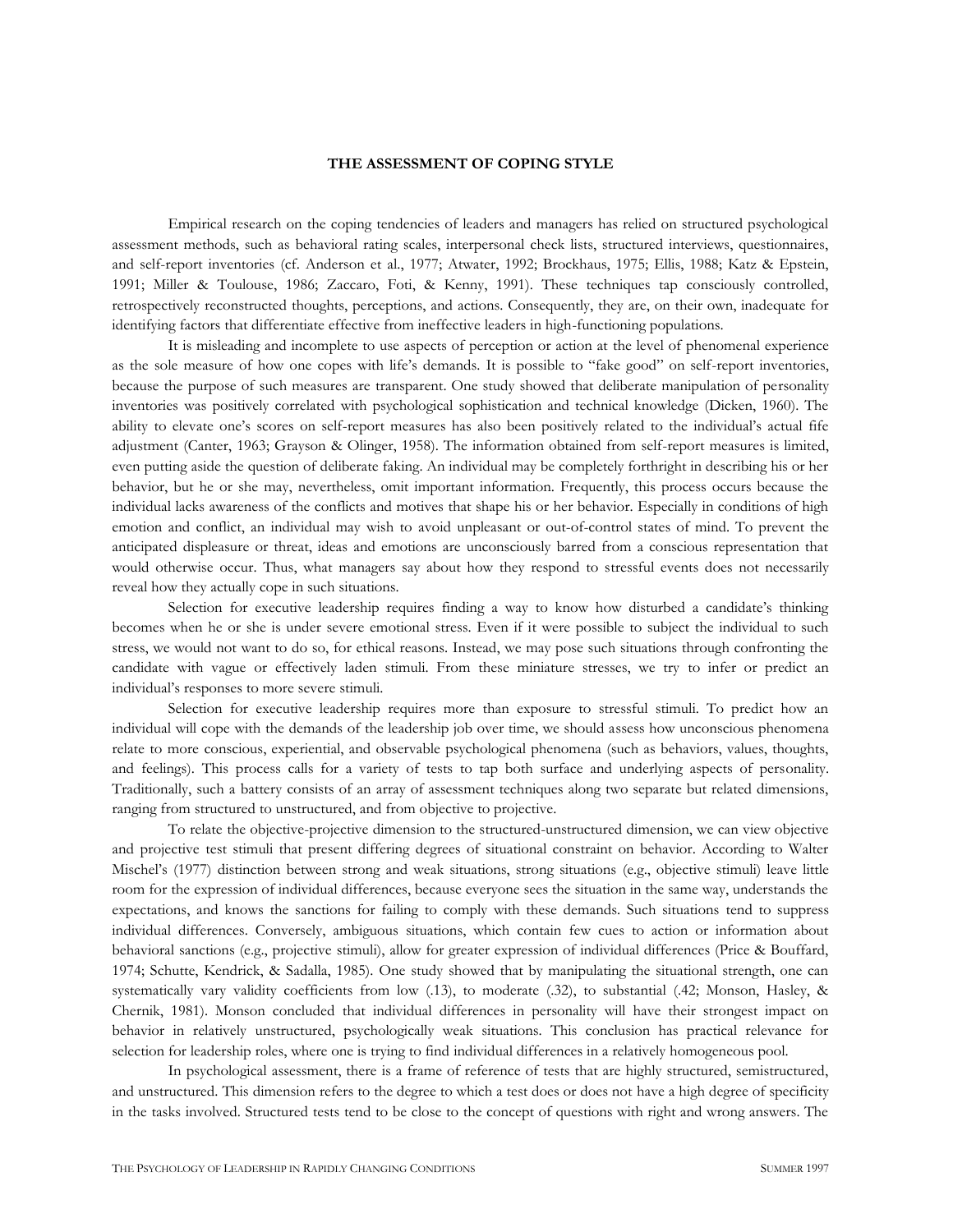more the test permits the individual to use his or her own ideas and imagination in responding to the task, the less structured the situation is. Thus, for the most structured tests, the tasks are specific with little opportunity for the respondent to make an individual interpretation of the task. For unstructured tests, the tasks are vague and unfamiliar, and they require that the respondent contribute much to the interpretation of the task itself. The tests within a battery are chosen so that the three levels of structure are represented.

Structured tests are typically represented in the usual self-report measures. Tasks are so highly defined that the respondent is fully aware of what is expected of him or her and has minimum choice as to the correct answer. He or she is expected to find the standard answer, rather than the one reflecting personal choice, thereby eliminating the requirement to turn to his or her own personal resources in order to cope with the task. Because the task requires that the individual respond with a prescribed answer, his or her responses provide little information about the individual's uniqueness as a person. Indeed, the more unique the respondent's answers are, the stronger is the inference that an internal psychological process has become so dominant that it has pervaded the situation from which the individual should be able to exclude it. When this situation occurs, straightforward, objective situations do not bring forth straightforward, objective answers. Instead, such answers are so colored by the invading personalized material that they spoil the appropriateness of the response and reflect a diminished capacity for coping with everyday situations. In contrast, the respondent has minimal information regarding the demands of the task in unstructured tests. Therefore, one must turn to oneself and formulate what the task involves and how to cope with it.

The review of a person's responses to structured, semistructured, and unstructured tests thus permits comparative inferences on all three levels of personality, to assess whether the person has the capacity to cope effectively with all three types of demands. If the respondent is not successful on all three, then it should be noted whether there is difficulty only in the more personal, unstructured situation, whether the difficulty is more pervasive and includes difficulty at the semistructured level, or whether the difficulties permeate all aspects of functioning.

This continuum of structured, to unstructured, situations may be mapped onto life situations and help us understand the degree to which an individual is dependent on external guidance and direction for effective coping. Our definition of the effective and emotionally healthy person is based on the concept of the capacity to cope with most of life's situations, ranging from those that permit little initiative to those that require a great deal of initiative. A battery of tests, of the type just described, provides a basis for judging the individual's ability to match that definition. From this description, one might expect that more effective coping on unstructured psychological tests would differentiate effective from ineffective leaders.

Closely related to the structured-unstructured continuum in psychological assessment is the objectiveprojective dimension. Objective assessment techniques represent clear, unambiguous stimuli that permit a high degree of conscious control over what is revealed about the self. Consequently, such techniques assess more peripheral, that is, observable, aspects of personality functioning. Individuals who are successful by normative standards find it easy to fall back on the structure of the test to produce what they understand to be the desired image. In particular, candidates for top leadership positions are already quite good at behaving appropriately, and they are skilled at monitoring their responses. Objective techniques are therefore poor predictors of leadership among managers in line for top leadership roles.

Projective techniques, in contrast to objective assessment techniques, present relatively vague and ambiguous stimuli for eliciting underlying personality characteristics. One technique asks the respondent to make up stories that describe a series of pictures. Another asks him or her to complete several incomplete sentences (e.g., "He was happiest when\_\_\_\_\_"). The key to projective techniques is that, like the unstructured tests, the stimuli provide little structure to guide the response. They thereby reveal aspects of individual functioning related to underlying structural dimensions inaccessible with objective tests. Projective techniques are especially well suited to assess active coping, because the demand of partial ambiguity in the situation requires the mobilization of energy and orientation of attention in active coping.

#### **Operational Strategies to Assess the Validity of a Structural Approach**

In 1957, Timothy Leary developed a model to predict individual behavior that may be used to assess the validity of a structural approach. Leary's work was based on the ideas of psychodynamic theorists who proposed that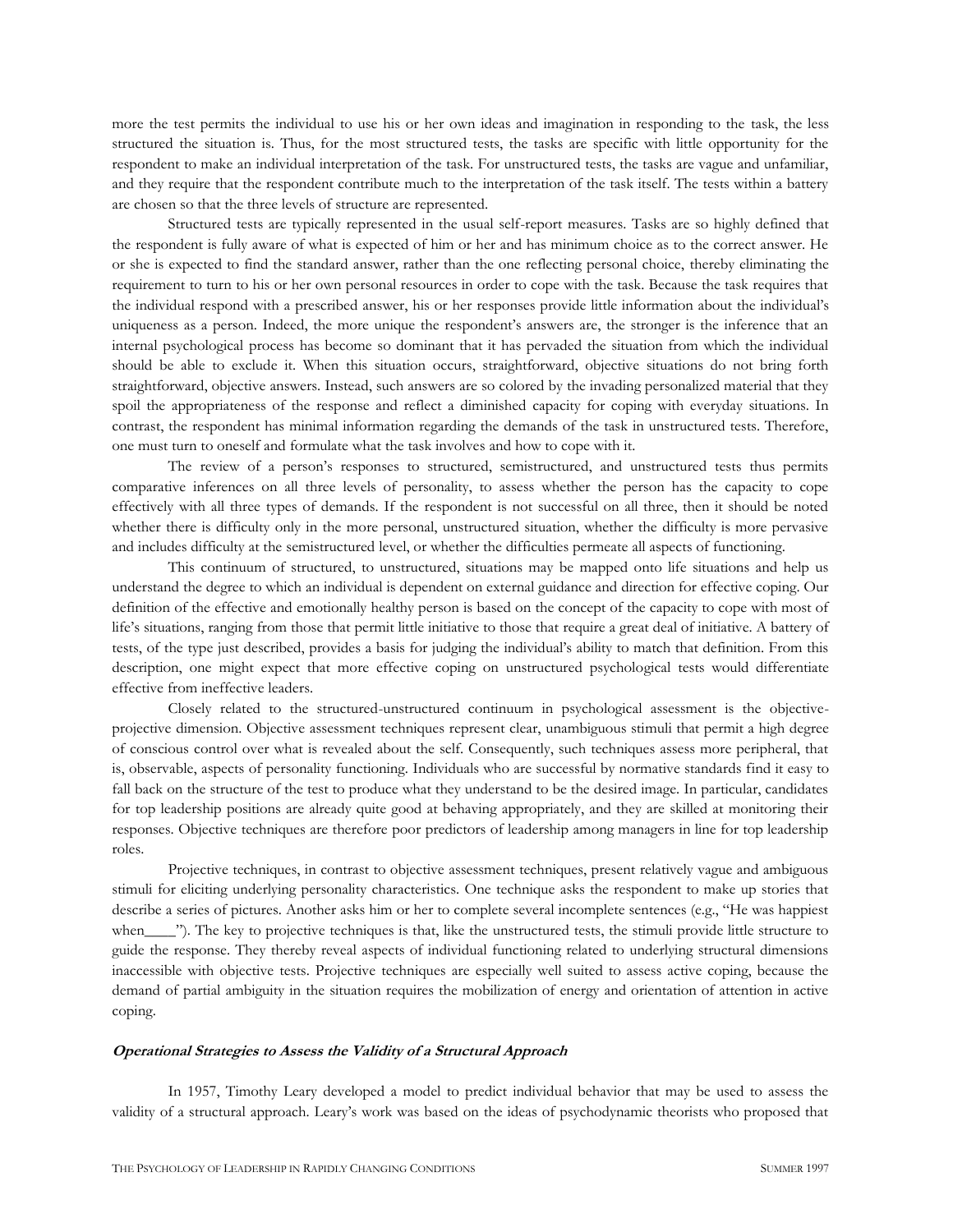personality dynamics, and hence development, could be understood in terms of the relations among different levels of personality. Leary identified five levels of personality, characterized in terms of the degree of consciousness of personality strivings and functioning. The levels ranged from overt, consciously controlled behavior, to covert, everdecreasing levels of conscious control. To define the levels in terms of operational behaviors, Leary drew from interpersonal theory, treating responses to psychological assessment instruments as statements that the person wanted to make about himself or herself. Accordingly, Leary proposed that a battery of assessment instruments that ranged from objective to projective be used to assess respondents' "interpersonal dynamisms" on each of these levels of communication about the self.<sup>1</sup>

Leary related consistency and variability of behavior to the degree of congruence among different levels of personality. Intralevel incongruence or discrepancies between levels denote a state of intrapsychic conflict or personality disequilibrium that is inherently unstable. Leary assumed that, other things being equal, a personality system in conflict will strive to reduce conflict or achieve balance by changing peripheral behaviors in the direction of inner strivings. In this way, unconscious strivings beyond the range of conscious control could influence conscious feelings, cognitions, and actions, depending on internal and external constraints. With knowledge of these constraints, we can use his model to make statements concerning a leader's expected development and long-term effectiveness, based on personality strivings beyond the range of conscious control.

Specific operational strategies come from this model, with two modifications. The first is that personality should be assessed in terms of active coping rather than in terms of the "interpersonal dynamisms" that Leary discussed. Other personality characteristics, such as motivation and abilities, can then be organized based on the individual's coping style. The second modification is to reduce Leary's model from five levels to three. The revised model would include Leary's second and third levels and an intermediate level. Leary's second level, the "level of conscious communication," refers to how a person views his or her own behavior. Such behavior is assessed by interview statements and self-report measures. The third level, the "level of private perception," refers to the way the person wants to be or imagines himself or herself to be. It is closer to the person's drives than the more peripheral levels and is assessed with the Thematic Apperception Test (TAT, Murray, 1938). This level may be characterized as the "level of unconscious communication" because, in responding to projective techniques, one communicates something about oneself, although one does not know the exact nature of the meaning of that statement.<sup>2</sup> Finally, an intermediate level of communication about the self, a level of semiconsciously controlled communication, may be assessed by using a semiprojective technique, such as a sentence-completion test.

Self-report, semiprojective, and projective techniques thus provide measures of active coping across peripheral and more central aspects of personality. Personality structure can then be characterized in terms of discrepancies in manifestations of active coping. Differences in the patterning of discrepancies reflect differences in personality structure. Individuals are generally characterized by discrepancies in manifestations of active coping, within or among levels.

For example, some individuals demonstrate active coping at the level of consciously controlled communication about the self (i.e., on self-report measures), but they reveal passive coping tendencies at the semiconscious and unconscious levels (i.e., on semi-projective and projective measures). This pattern is labeled A-P-P. Managers with this pattern are prone to view themselves as active copers, while repressing awareness of passive coping tendencies. Grandiose individuals who are afraid to admit their vulnerabilities (to themselves and to others) may exhibit this pattern. Some individuals exhibit passive coping tendencies at the conscious level and active coping at the preconscious and unconscious levels (P-A-A). They may expend a great deal of energy defending against their underlying active coping tendencies. Individuals of both types (A-P-P and P-A-A) are not aware that a discrepancy exists between conscious reporting and unconscious striving. The ideal active coper displays active coping tendencies across all three levels of psychological functioning (A-A-A).

 $\overline{a}$ 

<sup>1</sup> See the *Journal of Personality Assessment, 66*(2), for a recent commentary on "Timothy Leary's Legacy: The Interpersonal Theory and the Interpersonal Circumplex."

<sup>&</sup>lt;sup>2</sup> To measure active coping at this level, one looks at formal aspects of thought related to articulation of the perceptual field, such as extent of differentiation (e.g., complexity) and integration (e.g., logical control), rather than at the content of fantasy.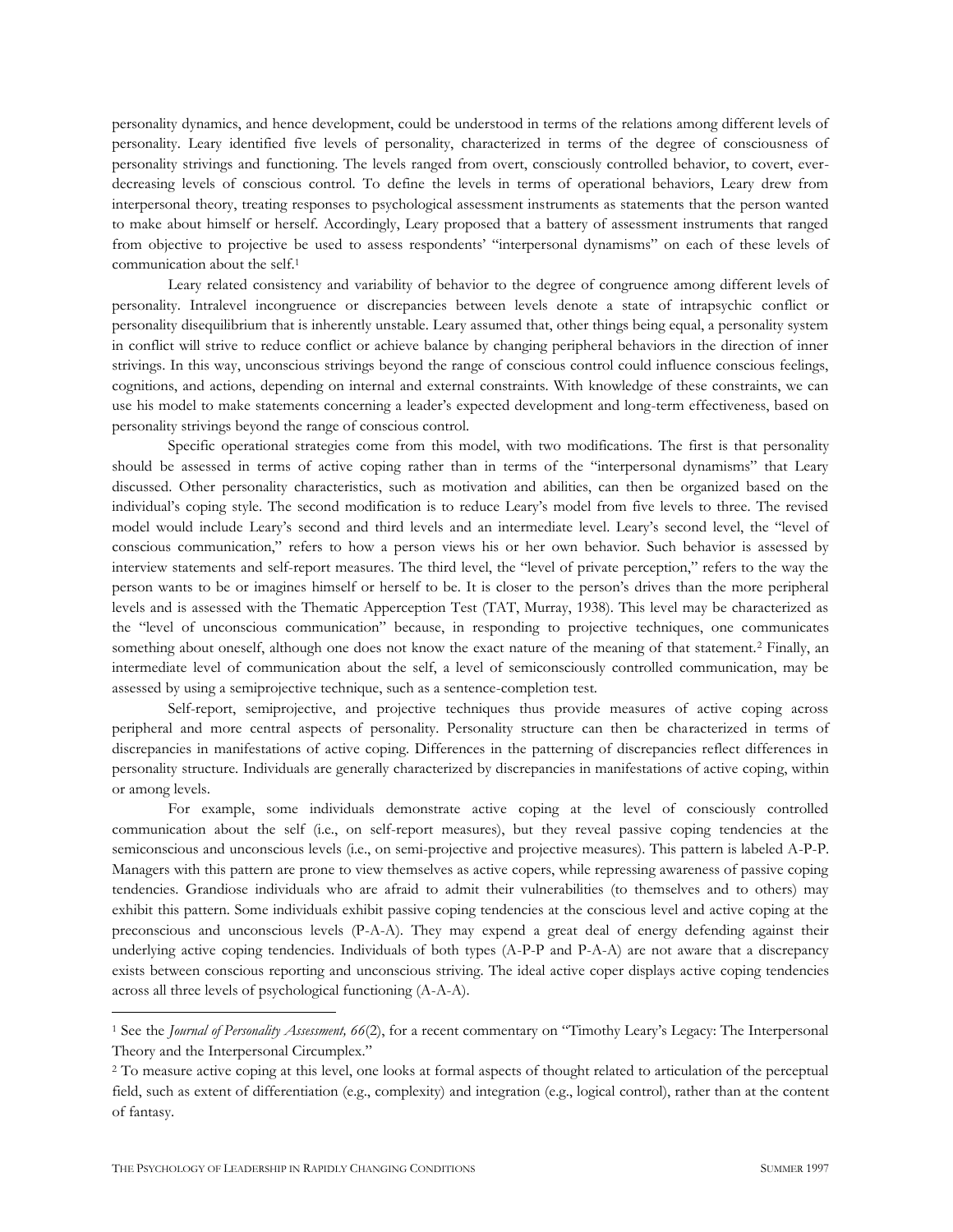The more similar the active coping tendencies on each level, the more balanced the personality in terms of active coping and the more stable the personality over time. The greater the discrepancy among levels, the less stable the personality and the more likely it is that change will occur in the direction of unconscious tendencies. With regard to the prediction of leadership, we present two hypotheses.

- 1. Individuals who show active-coping tendencies across all levels of personality will have a greater likelihood of being effective leaders on a single occasion and over time. Individuals who are active copers at the more peripheral levels, but are passive in their coping tendencies on the semiconscious and unconscious levels, will be less effective as leaders over time.
- 2. Individuals who exhibit fewer active coping tendencies at the conscious and semiconscious levels, but are more active copers unconsciously, will be more likely to emerge as leaders than those who are unconsciously passive copers at the outset.

# **Directions for New Research**

The perfectly stable and consistent active-coping personality structure is an idealized type. Most people, however, are not perfect. Thus, the structural approach we propose suggests several new areas of inquiry. Three in particular are important.

(1) Longitudinal research: Information on the psychological characteristics of successful leaders has been growing steadily over the last two decades, but knowledge based on longitudinal studies is still limited. Research on the analysis of stability and change in personality structure is equally rare. Longitudinal research, however, is best suited to uncover the personality characteristics that enable durable and effective leadership. Such research has important implications for corporations that need to select and develop managers who possess the stability and resourcefulness to lead.

(2) Person-organization fit: In principle, small task groups and organizations may be characterized in terms of their active-coping tendencies. Therefore, we may refer to the organization's coping style and examine the congruence between the coping style of the individual and that of the organization. Active-coping organizations are characterized by the willingness to identify problems openly and clearly and by the readiness to accept responsibility for solving these problems. In passive-coping organizations, by contrast, scapegoating is a deeply entrenched mode of coping. Active copers may not be effective leaders in-passive-coping systems. Indeed, active copers may choose to leave organizations with passive coping tendencies, because they recognize the intractability of the passive-coping style. Conversely, activecoping organizations may attract and select for active coping managers.

Do active-coping leaders attract active-coping followers and do such leaders lead active-coping organizations? Are teams that include active copers more effective than teams that include a combination of active and passive copers? To be effective, what proportion of passive-to-actiye copers may a team tolerate? Do other factors compensate for a passive-coping leader? If a passive-coping leader possesses a particularly valued competency, peers and subordinates may try to compensate for the leader's functional deficits. When passive copers attain formal authority, does their leadership frustrate and drive away active copers?

(3) Cross-situational relevance: What are the implications of active coping in different kinds of organizations? The issue is whether active coping predicts leadership across different settings and structures. Is it differentially correlated with leadership in hierarchical versus flat organizations? Does it predict leadership in the church and the military? Is it as necessary for the effectiveness of small task-group leadership as it may be for leadership at the top tiers of organizations?

#### **CONCLUSION**

In this article, we have presented the conceptual basis for our research on the personality determinants of effective leadership in conditions of rapid change. The methods and findings of that research are presented elsewhere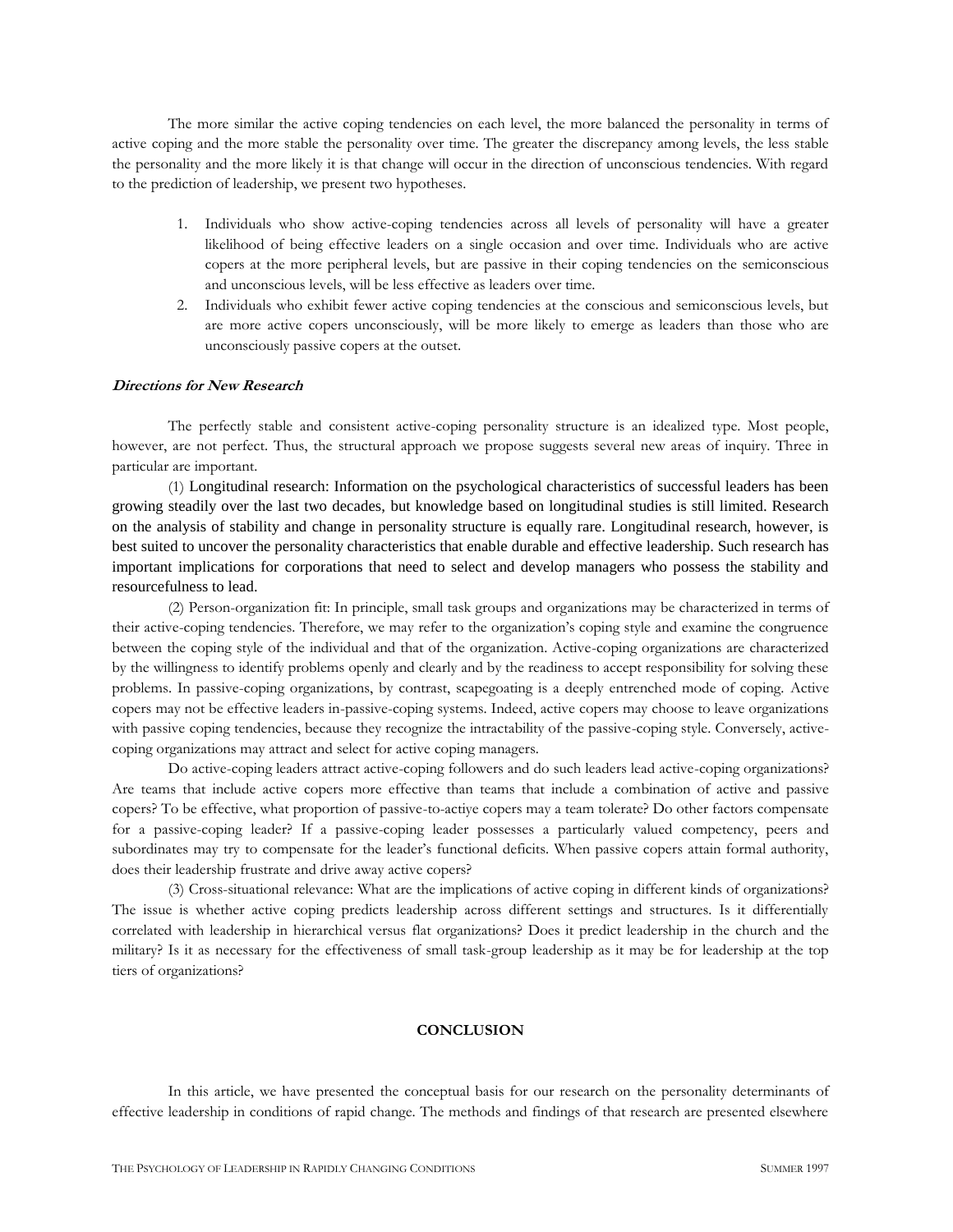(Pratch, 1995; Pratch & Jacobowitz, 1996a, 1996b, 1996c). Continuation of this work is particularly pressing, given the dramatic instability and reshaping characterizing the contemporary business world.

The trend in academic psychology, as in most corporate settings, has been to focus on fragmented behaviors, traits, and decision styles. In this article, we illustrate the promise inherent in reversing this trend. The model we have outlined offers a more effective, more integrative framework for conceptualizing the leader as a complex, conflicted, and real individual. As evidence that supports the validity of this model accumulates, organizations may be able to ensure that the leaders in the most demanding positions are equipped with the psychological stability and resourcefulness required to perform effectively.

Organizations need leaders who can change with the unpredictable flow of events and who can also change the direction of that flow, to promote the growth and welfare of their organizations and of the economy as a whole. We look forward to a major breakthrough in the scope and effectiveness of leadership assessment when organizations will move beyond short-term, situational models to adopt a dynamic, developmental approach. We believe that the returns on the investment required to reap the benefits of selecting leaders with the capacity to grow and add value to their organizations will become evident when the expenditures necessary for the process of careful selection are compared with the costs of severance and rehiring or with the costs associated with the need to provide support for managers who are unable to perform at the expected levels.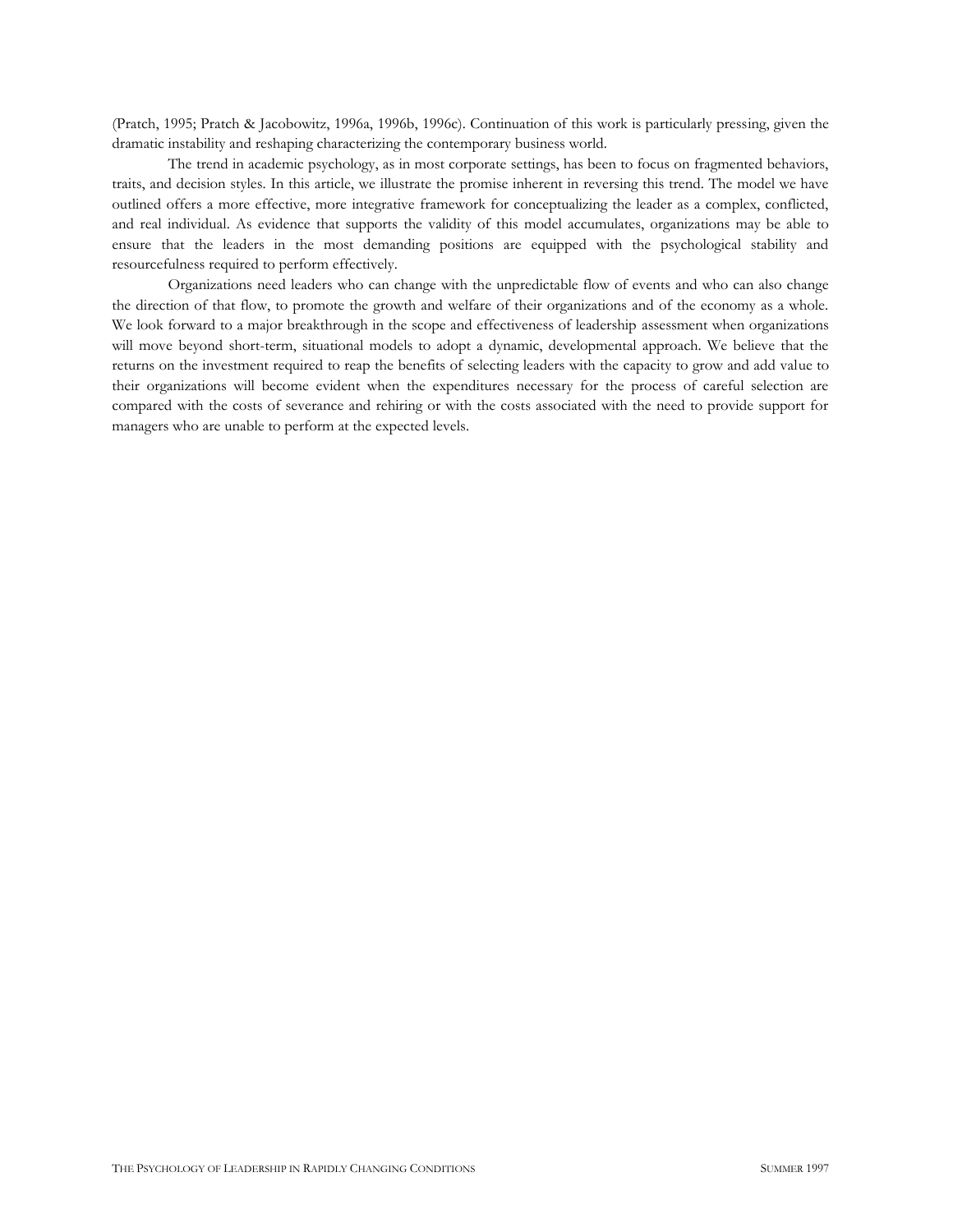#### **REFERENCES**

- Anderson, C. R., Hellriegel, D., & Slocum, J. W. (1977). Managerial.response to environmentally induced stress. *Academy of Management Journal, 20*(2), 260-272.
- Atwater, L E. (1992). Beyond cognitive ability: Improving the prediction of performance. *Journal of Business and Psychology, 7*(l), 27-44.
- Atwater, L E., & Yammarino, F. J. (1993). Personal attributes as predictors of superiors' and subordinates' perceptions of military academy leadership. *Human Relations, 46*(5), 645-668.
- Bales, R. F., & Slater, P. E. (1945). Role differentiation in small decision-making groups. In T. Parsons & R. F. Bales (Eds.), *Family, socialization and interaction processes.* New York: Free Press.
- Bass, B. M. (1990a). *Bass and Stogdill's handbook of leadership: A survey of theory and research.* New York: Free Press.
- Bass, B. M. (1990b). From transactional to transformational leadership: Learning to share the vision. *Organizational Dynamics, 18*(3), 19-31.
- Bennis, W. G. (1961). Revisionist theory of leadership. *Harvard Business Review, 39,*26-36,146-150.
- Berlew, D. E. (1974). Leadership and organizational excitement. *California Management Review*, 17(2), 21-30.
- Binning, J., Zaba, A., & Whattam, J. (1986). Explaining the biasing effects of performance cues in terms of cognitive categorization. *Academy of Management Journal*, 29(3), 521-535.
- Bird, C. (1940). *Social psychology.* New York: Appleton-Century.
- Bowlby, J. (1969a). *Attachment and loss. Vol 1. Attachment.* New York: Basic Books.
- Bowlby, J. (1969b). *Attachment and loss. Vol 2. Separation, anxiety, and anger.* New York: Basic Books.
- Boyatzis, R. E. (1982). *The competent manager: A model for effective performance.* New York: Wiley.
- Brockhaus, R. S. (1975). I-E locus of control scores as predictors of entrepreneurial intentions. *Proceedings of Academic Management*, 433-435*.*
- Canter, F. M. (1963). Simulation on the California Psychological Inventory and the adjustment of the simulator. *Journal of Consulting Psychology, 27,* 253-256.
- Cantor, N., & Mischel, W. (1977). Traits as prototypes: Effects on recognition memory. *Journal of Personality and Social Psychology, 35,* 38-48.
- Carroll, S. J., & Gillen, f). J. (1987). Are the classical management functions useful in describing managerial work? *Academy of Management Review, 12,* 38-51.
- Cassirer, E. (1944). *An essay on man.* New Haven, CT: Yale University Press.
- Cassirer, E. (1957). *The philosophy of symbolic forms: Vol 3. The phenomenology of knowledge.* New Haven, CT: Yale University Press.
- Conger, J. A., & Kanungo, R. N. (1987). Toward a behavioral theory of charismatic leadership in organizational settings. *Academy of Management, 12*(4), 637-647.
- Conger, J. A., & Kanungo, R. N. (1988). *Charismatic leadership.* San Francisco: Jossey-Bass.
- Cox, C. J., & Cooper, C. L. (1988). *Highflyers: An anatomy of managerial success.* New York: Blackwell.
- Dansereau, F., Graen, G., & Haga, W. J. (1975). A vertical dyad linkage approach to leadership in formal organizations. *Organizational Behavior and Human Performance, 13,* 46-78.
- Dicken, C. F. (1960). Simulated patterns on the California Psychological Inventory. *Journal of Counseling Psychology, 7,* 24- 31.
- Digman, J. M. (1990). Personality structure: Emergence of the five-factor model. *Annual Review of Psychology, 41,* 417- 440.
- Ellis, R. J. (1988). Self-monitoring and leadership emergence in groups. *Personality and Social Psychology Bulletin, 14,* 681- 693.
- Erikson, E. (1963). *Childhood and society.* New York: Norton.
- Fiedler, F. E. (1967). A *theory of leadership effectiveness.* New York: McGraw-Hill.
- Fiske, S. T., & Linville, P. W. (1980). What does the schema concept buy us? *Personality and Social Psychology Bulletin, 6,*  537-543.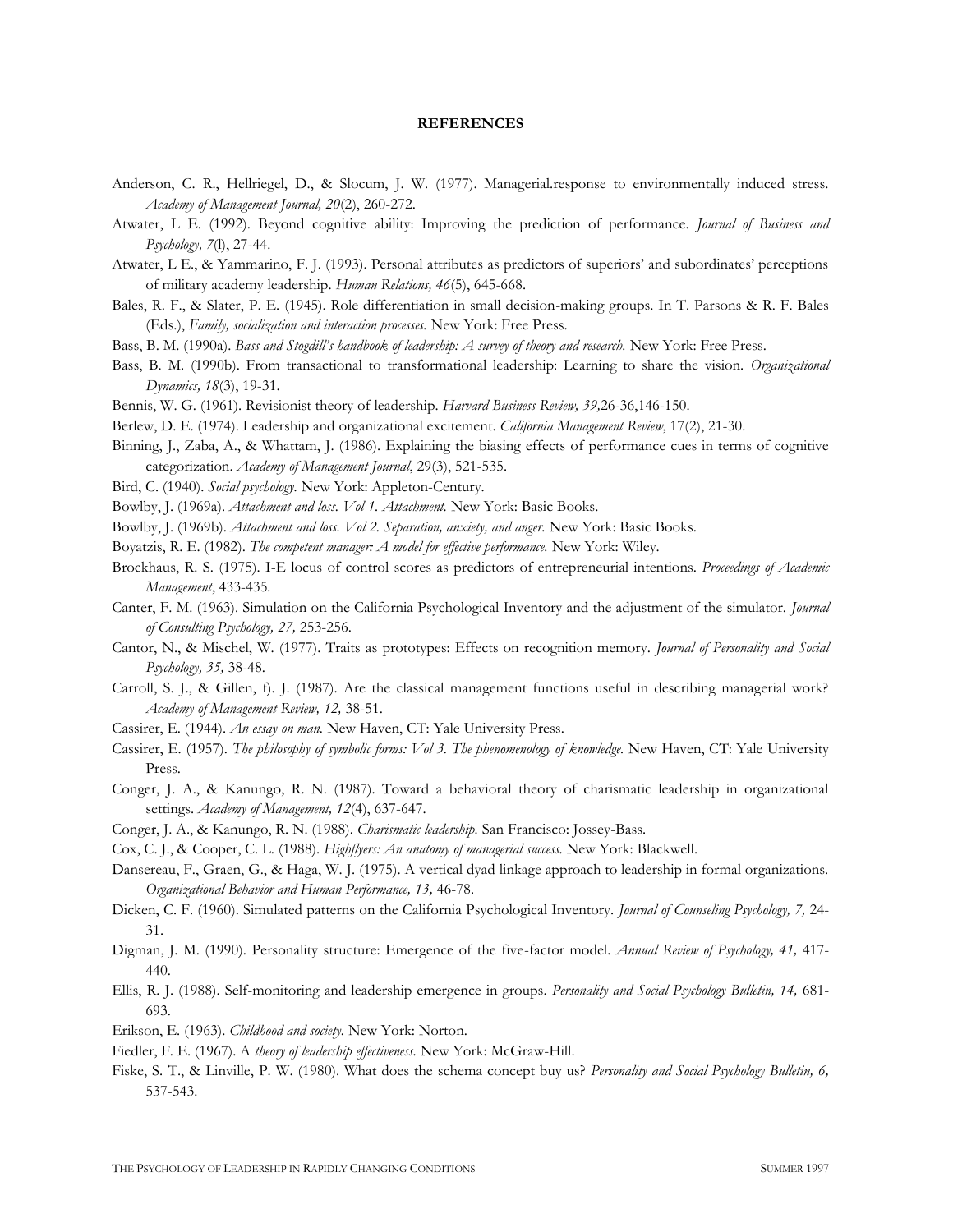- Gerth, H., & Mills, C. W. (1952). A sociological note on leadership. In J. E. Hulett & R. Stagner (Eds.), *Problems in social psychology.* Urbana: University of Illinois Press.
- Gibb, C. A. (1954). Leadership. In G. Lindzey & E. Aronson (Eds.), *Handbook of social psychology.* Cambridge, MA: Addison-Wesley.
- Goodstadt, B. E., & Hjelle, L. A. (1973). Power to the powerless: Locus of control and the use of power. *Journal of Personality and Social Psychology, 27*(2), 190-196.
- Graen, G., & Scandura, T. A. (1987). Toward a psychology of dyadic organizing. *Research in Organizational Behavior, 9,*  175-208.
- Grayson, N. M., & Olinger, L. B. (1958). Simulation of "normalcy" by psychiatric patients on the MMPI. *Journal of Consulting Psychology, 20,* 280-294.
- Hogan, R., Curphy, G., & Hogan, J. (1994). What we know about leadership: Effectiveness and personality. *American Psychologist, 49*(6), 493-504.
- House, R. J., & Howell, J. M. (1992). Personality and charismatic leadership. *LeadershipQuarterly, 3*(2), 81-108.
- Howard, A., & Bray, D. W. (1988). *Managerial lives in transition: Advancing age and changing lives.* New York: Guilford Press.
- Jacques, E. (1984). Death and the mid-life crisis. In M. Kets de Vries (Ed.), *The irrational executive* (pp. 195-223). New York: International Universities Press.
- Janis, I. L. (1989). *Crucial decisions.* New York: Free Press.
- Jenkins, W. 0. (1947). A review of leadership studies with particular relevance to military problems. *Psychological Bulletin, 44,* 54-79.
- Jung, C. G. (1933). *Modern man in search of a soul.* New York: Harcourt, Brace and World.
- Kahn, R. L., & Katz, D. (1953). Leadership practices in relation to productivity and morale. In D. Cartwright & A. Zander (Eds.), *Group dynamics.* New York: Harper & Row.
- Kanungo, R. N., & Misra, S. (1992). Managerial resourcefulness: A reconceptualization of management skills. *Human Relations, 45*(12), 1311-1332.
- Katz, D., & Kahn, R. L. (1978). *The social psychology of organizations.* New York: Wiley.
- Katz, L., & Epstein, S. (1991). Constructive thinking and coping with laboratory-induced stress. *Joumal of Personality and Social Psychology, 61*(5). 789-800.
- Kenny, D. A., & Zaccaro, S. J. (1983). An estimate of variance due to traits in leadership. *Journal of Applied Psychology, 68,*  678-685.
- Kets de Vries, M. (1984). Defective adaptation to work. In M. Kets de Vries (Ed.), *The irrational executive* (pp. 67-84). New York: International Universities Press.
- Klemp, G. O., & McClelland, D. C. (1986). What characterizes intelligent functioning among senior managers? In R. J. Sternberg & R. K. Wagner (Eds.), *Practical intelligence: Nature and origin of competence in the everyday world* (pp. 31-50). Cambridge, UK: Cambridge University Press.
- Kohut, H. (1977). *The restoration of the self* . New York: International Universities Press.
- Korman, A. (1966). Consideration, initiating structure, and organizational criteria—A review. *Personnel Psychology, 19,*  349-362.
- Kotter, J. (1990, May-June). What leaders really do. *Harvard Business Review,* 103-111.
- Kouzes, J. M., & Posner, B. Z. (1987). *The leadership challenge: How to get extraordinary things done in organizations.* San Francisco: Jossey-Bass.
- Lacan, J. (1977). *Ecrits* (Alan Sheridan, trans.). New York: Norton.
- Langer, S. K. (1942). *Philosophy in a new key: A study in the symbolism of reason, rite, and art* (Vol. viiii, pp. 32, 45, 48). New York: New American Library.
- Lapham, L. (1992, January). Who and what is an American? *Harper's,* 43-49.
- Lazarus, R. S., & Folkman, S. (1984). *Stress, appraisal, and coping.* New York: Springer.
- Leary, T. (1957). *Interpersonal diagnosis of personality.* New York: Ronald Press.
- Levinson, H. (1984). Management by guilt. In M. Kets de Vries *(Ed.), The irrational executive* (pp. 132-151). New York: International Universities Press.
- Lewin, K., Lippitt, R., & White, R. K. (1939). Patterns of aggressive behavior in experimentally created social climates. *The Journal of Social Psychology, 10,* 271-301.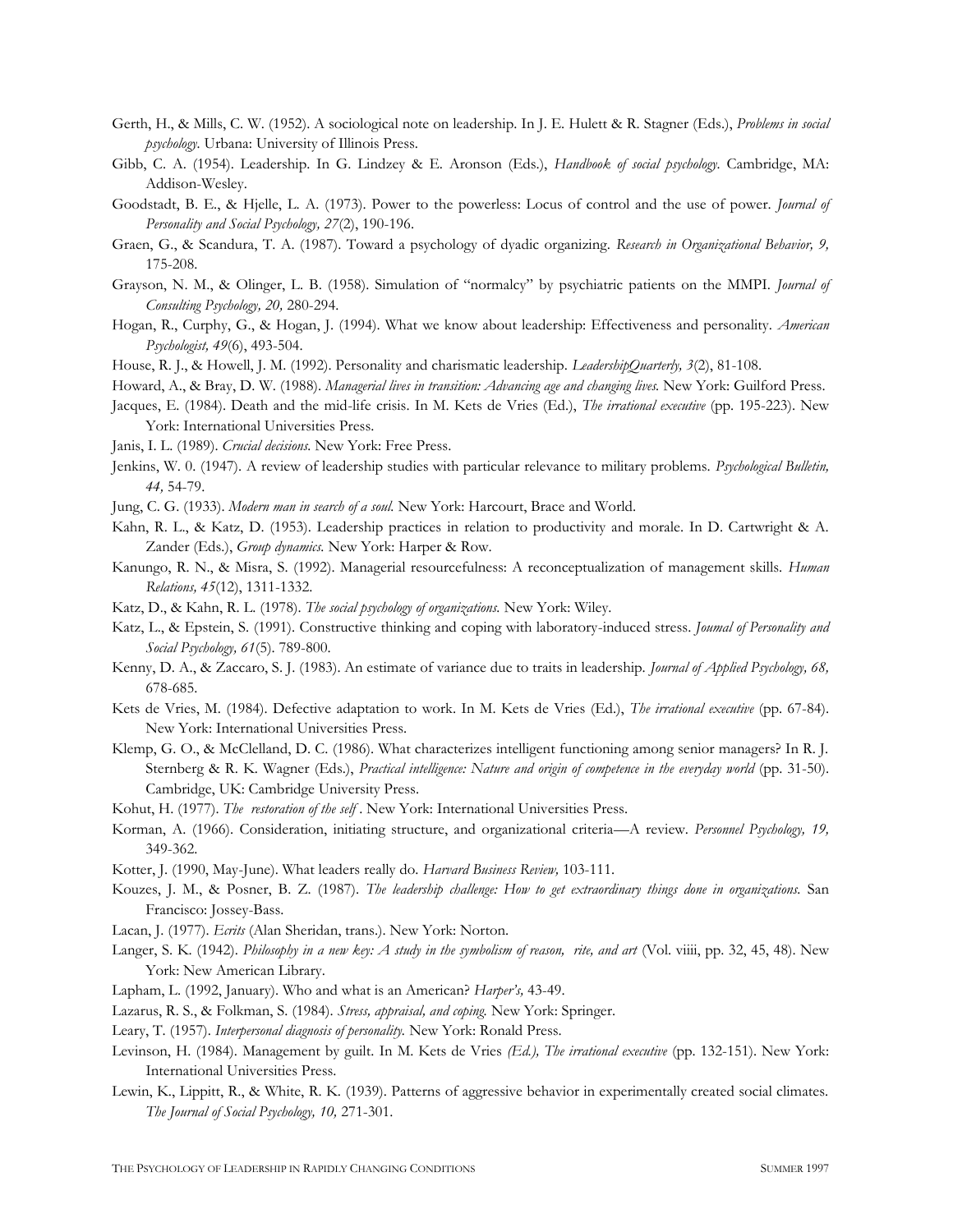- Lord, R. G. (1985). An information-processing approach to social perceptions, leadership, and behavioral measurement in organizations. *Research in Organizational Behavior 7*, 87-128.
- Lord, R. G., DeVader, C. L., & Alliger, G. M. (1986). A meta-analysis of the relation between personality traits and leadership perceptions: An application of validity generalization procedures. *Journal of Applied Psychology, 61,* 402- 410.
- McCall, M. W., & Lombardo, M. M. (1983). *Off the track: Why and how successful executives get derailed* (Tech. Rep. No. 21). Greensboro, NC: Center for Creative Leadership.
- McCann, S. J. H. (1992). Alternative formulas to predict the greatness of U.S. presidents: Personalogical, situational, and zeitgeist factors. *Journal of Personality and Social Psychology, 62*(3), 469-479.
- McClelland, D. C. (1992). The achievement motive. In C. P. Smith (Ed.), *Motivation and personality: Handbook of thematic content analysis* (pp. 393-400). Cambridge, UK: Cambridge University Press.
- Mead, G. H. (1934). *Mind, self, and society.* Chicago: University of Chicago Press.
- Miller, D., Kets de Vries, M., & Toulouse, J. (1982). Top executive locus of control and its relation to strategy-making, structure, and environment. *Academy of Management Journal*, *25*(2), 237-253.
- Miller, D., & Toulouse, J. (1986). Chief executive personality and corporate strategy and structure in small firms. *Management Science, 32*(11), 1389-1409.
- Mischel, W. (1977). On the future of personality measurement. *American Psychologist, 32*, 246-254.
- Monson, T. C., Hasley, J. W., & Chernik, L. (1981). Specifying when personality traits can and cannot predict behavior. *Journal of Personality and Social Psychology, 43,* 385-399.
- Murray, H. A. (1938). *Explorations in personality.* New York: Oxford University Press.
- Norman, W. T., & Goldberg, L. R. (1966). Raters, ratees, and randomness in personality structure. *Journal of Personality and Social Psychology, 4,* 44-49.
- Pratch, L. (1995). Personality correlates of emergent leadership. *Dissertation Abstracts International, 56,* 07B.
- Pratch, L., & Jacobowitz, J. (1996a). Gender, motivation, and coping in the evaluation of leadership effectiveness. *Consulting Psychology Journal, 48*(4), 203-220.
- Pratch, L., & Jacobowitz, J. (1996b). *Some coping correlates of effective leadership in business school students.* Manuscript submitted for publication.
- Pratch, L., & Jacobowitz, J. (in press). Integrative capacity and the evaluation of leadership: A multimethod assessment approach. *Joumal of Applied Behavioral Science.*
- Price, R. H., & Bouffard, D. N. (1974). Behavioral appropriateness and situational constraint as dimensions of social behavior. *Journal of Personality and Social Psychology, 30,* 579-586.
- Rapaport, D. (1951). The autonomy of the ego. In M. Gill (Ed.), *The collected papers of David Rapaport* (pp. 57-367). New York: Basic Books.
- Rapaport, D. (1953). Some metapsychological considerations concerning activity and passivity. In M. Gill (Ed.), *The collected papers of David Rapaport* (pp. 530-368). New York: Basic Books.
- Rapaport, D. (1957). The theory of ego autonomy: A generalization. In M. Gill (Ed.), *The collected papers of David Rapaport*  (pp. 722-744). New York: Basic Books.
- Rogers, C. R. (1961). *On becoming a person: A therapist's view of psychotherapy. Boston:* Houghton Mifflin.
- Rosenau, P. M. (1992). *Post-modernism and the social sciences.* Princeton, NJ: Princeton University Press.
- Rotter, J. B. (1966). Generalized expectancies for internal versus external control reinforcement. *Psychological Monographs, 80*(l, Whole No. 609).
- Schutte, N. A., Kendrick, D. T., & Sadalia, E. C. (1985). The search for predictable settings: Situational prototypes, constraints, and behavioral variation. *Journal of Personality and Social Psychology, 49,* 121-128.
- Shanan, J. (1967). *Coping patterns in orphans and underpriviledged youth.* Unpublished manuscript, The Hebrew University of Jerusalem, Israel.
- Shanan, J. (1985). *Personality types and culture in later adulthood.* Basel: Karger.
- Shanan, J. (1990). Coping styles and coping strategies in later life. In M. Berenger & S, Finkle (Eds.), *Clinical and scientific psychogeriatrics: Vol 1. The holistic approaches* (pp. 76-111). New York: Springer.
- Simon, H. A. (1987, February). Making management decisions: The role of intuition and emotion. *Academy of Management Executive,* 57-63.